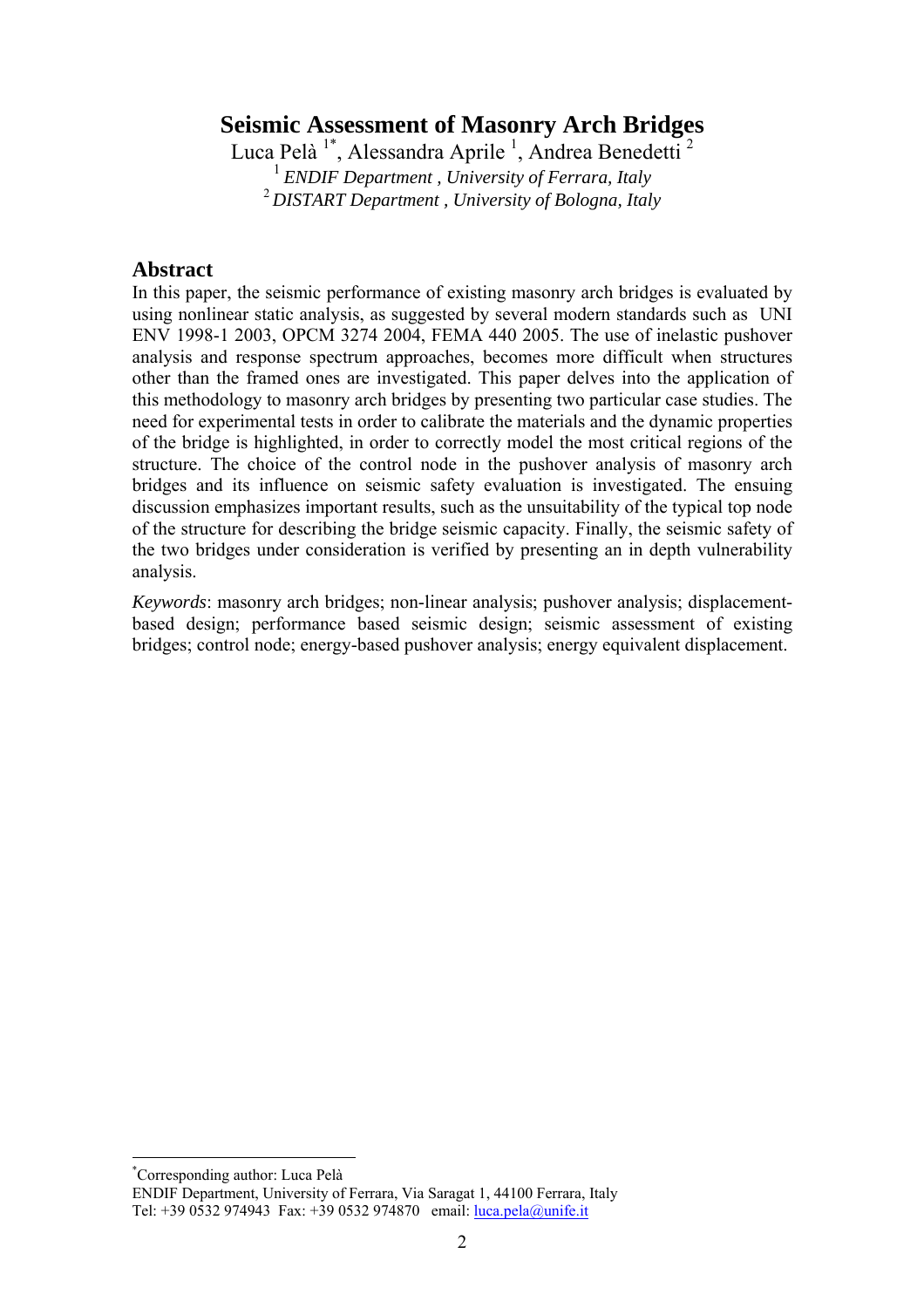#### **1. Introduction**

Unreinforced masonry structures are found in many earthquake-prone countries. Nowadays, particular attention is paid to existing masonry arch bridges because of their great importance for national road and rail networks. In fact, the majority of the bridges in the European railway network, as well as a large part of those in the road system consist of masonry structures. Therefore, their assessment is strongly needed by railway and local administrative authorities.

In the last 25 years, several procedures were developed in order to predict the behaviour of masonry arch bridges. The difficulty in representing the behaviour of the material and the resistant skeleton requires the use of a simplified but effective structural model. The developed methodologies, which could be based on Limit Analysis [1-4] and non linear incremental techniques [5-7], usually refer to bi-dimensional arches. Improved bidimensional models, which take into account the arch-fill interaction, were also developed [8-11]. In addition, three-dimensional FEM models [12,13] allow both a complete description of the bridge geometry and detailed constitutive models. Unfortunately, only a few studies available today concern themselves with the seismic assessment of masonry bridges [14].

Structural analysis in earthquake engineering is an involved task, because the activated structural behaviour is typically nonlinear, the structural system is usually complex, and the input data (structural properties and ground motions) are random and uncertain.

In principle, the nonlinear time-history analysis is the most suitable seismic evaluation tool, but such an approach cannot be considered common practice yet. Moreover, dynamic nonlinear analysis is strongly dependent on the input parameters' uncertainty and has a high computational cost, which must be considered when complex structures are analysed.

The methods suggested by the great majority of the codes dealing with existing buildings are based on the assumption of linear elastic structural behaviour and do not provide information about real strength, ductility and energy dissipation. They also fail to predict the expected damage in quantitative terms.

At the moment, the most rational analysis methods for practical applications seem to be the simplified inelastic analysis procedure, which combines the non-linear static (*pushover*) analysis and the response spectrum approaches. Procedures derived from this method have been recently introduced in several modern codes [15-19], in which great attention is given to the new *performance-based design* philosophy.

In this paper, the analyses of two real case studies are worked out in detail in order to highlight the performance of different safety evaluation formats.

The results obtained point to the need for a careful characterization of the material, since the variability of the mechanical parameters describing the masonry behaviour heavily influences the results of the nonlinear static analysis.

In conclusion the present work reveals that the choice of the control node position in the pushover analysis can modify in a significant way the slope of the capacity curve, but that its influence in the safety margin evaluation is not so great. Although for the examined cases the centre of mass appears to be the best compromise choice, further analyses are needed to confirm this result.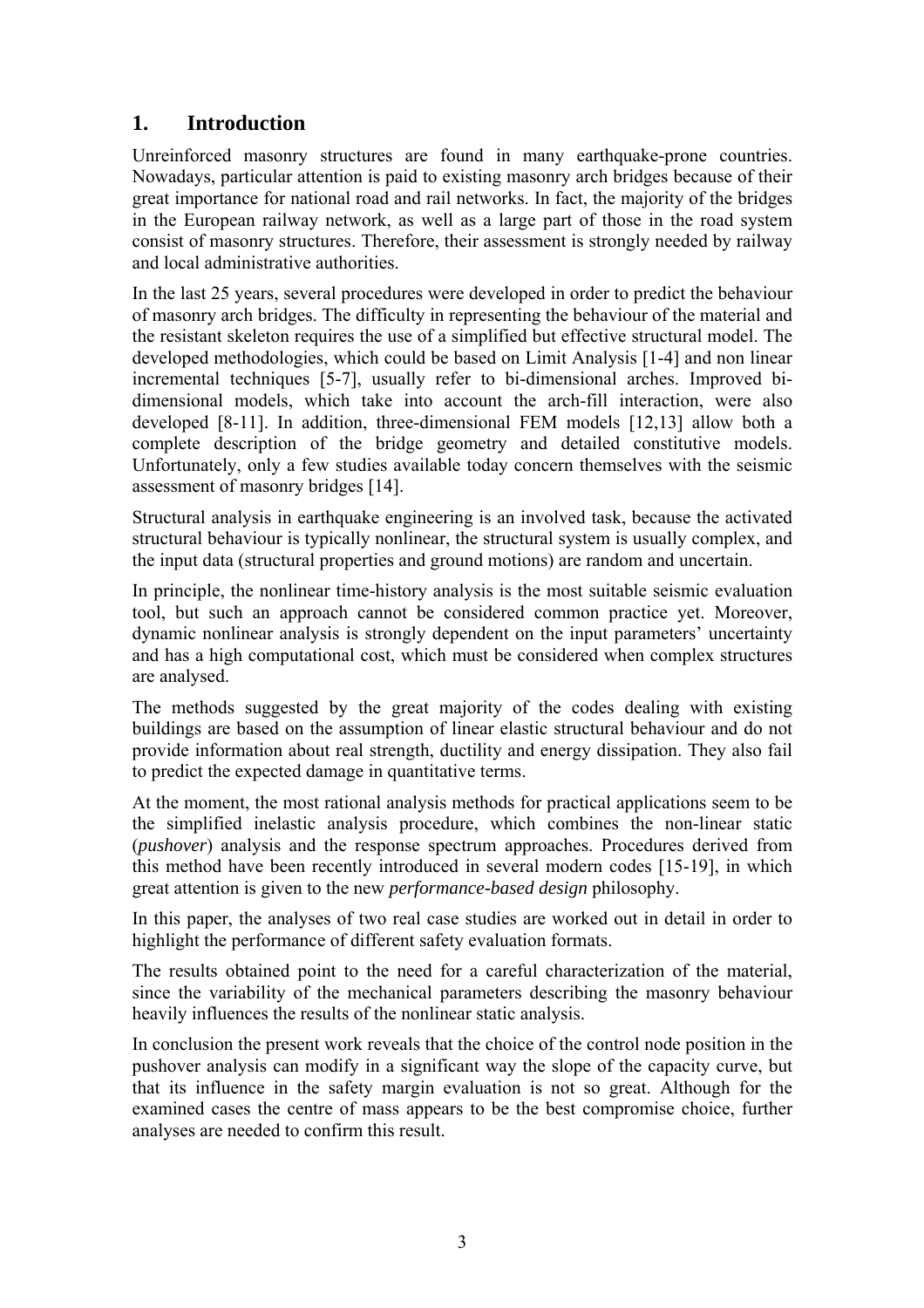### **2. Geometrical Data and Materials**

The bridges considered in this paper (fig. 1) are situated about 30 km northwest of *Pistoia* (Italy), in two villages called *S. Marcello Pistoiese* and *Cutigliano,* respectively. They are both triplearched stone bridges, built after the 2<sup>nd</sup> World War to cross the *Lima* river in the Tuscany region. The first one has brick-made vaults, while the second one has concrete-made vaults. Sandstone blocks from the rocks of the surroundings were adopted for the constructions. Lime mortar was used for the deeper parts of the bridges; concrete mortar was used for all visible surfaces and for the bricks of the first bridge vaults.

The foundations of the piers are of a high load bearing capacity rocks by means of reinforced concrete footings. The waste material obtained from excavation of the foundations constitutes the fill above the vaults and between upstream and downstream spandrel walls.

The main geometrical data of the bridges are summarized in Tables 1 and 2; more information is given by figs. 2 and 3.

## **3. Identification and Modelling of Material Properties**

Material properties were assessed according to laboratory and field testing results. Seven stone cores were drilled from the bridges and were subjected either to compression and splitting tests (fig. 4), in order to evaluate the stone elastic modulus and the compressive and tensile strength. The laboratory tests results (Table 3) showed the good mechanical properties of the stone elements. The scatter of test results of different specimens is considerable, for the particular case of the compressive strength. This fact is due to the material heterogeneity and to the different conditions of degradation of the extracted stones. In the case of masonry, it is quite typical to obtain a large dispersion of data both for artificial and natural blocks [3, 23]. In the case of natural elements, the sedimentation geometry of the quarry is the factor of greatest influence; in the case of artificial ones, clay composition and oven temperature give rise to the observed statistical variations.

The assessment of the characteristic strength of the existing mortar was carried out by way of the penetrometric mechanical in-situ test [20]; the results provided a characteristic strength of about 0.3 MPa.

Furthermore, the bridges were subjected to on-site non-destructive tests, based on the dynamic response analysis to impelling force. Such an experimental approach allows for the identification of the principal dynamic characteristics of the structure, in order to set the mechanical parameters and the restraint conditions of the numerical model. An impelling force was transversally applied to each bridge next to the middle arch crown. In this position, an accelerometer was placed in order to record the consequent horizontal acceleration values (figs. 2-a and 3-a).

For sake of data identification, 3-D finite element models were worked out using eight or six node brick solid elements. The FEM code Straus7 [21] was used for the analysis; this software is typically used by designers and professionals for structural analysis. Masonry was modelled as a homogeneous material so that average response properties are considered.

The comparison between experimental and numerical results in terms of vibration frequencies and modal shapes allowed for the calibration of the mechanical parameters and the restraint conditions of the finite element model [22]. Figs. 5 and 6 show the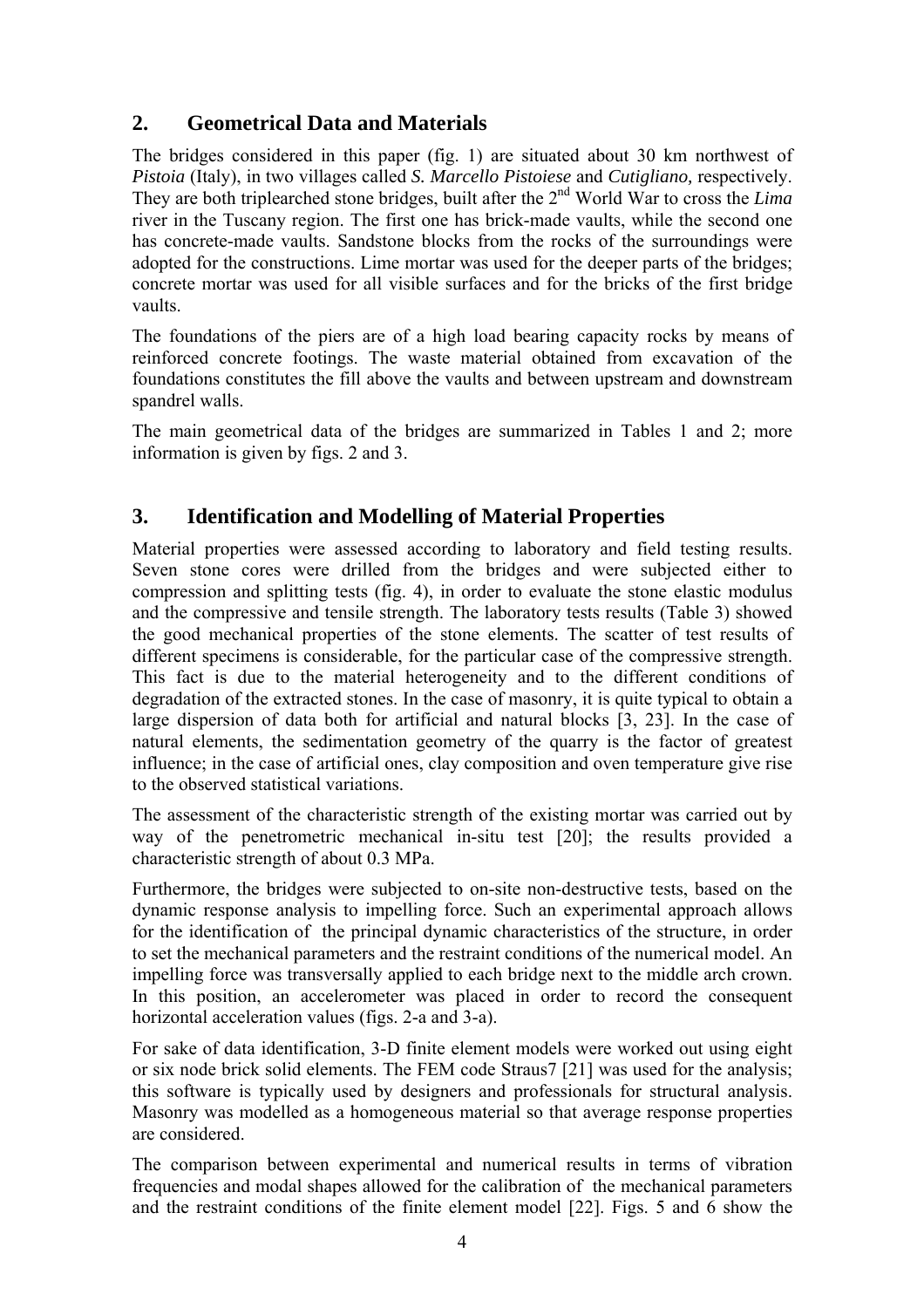acceleration signals recorded in the proximity of the middle arch crown (a), with the respective power spectral density (b) and modal shape numerically determined (c).

In the case of the S. Marcello Pistoiese bridge, the impelling force applied at the middle arch crown excites only the mode with frequency equal to about 4 Hz (fig. 5-b), which is the first mode in the transversal direction of the bridge (fig. 5-c).

Fig. 6-b shows the natural frequency spectrum of the Cutigliano Bridge. In this case, the impelling force excites the modes with natural frequency equal to about 6 Hz and 23 Hz. The Cutigliano bridge is stiffer than the S. Marcello one because it has concretemade vaults. It is also important to remember that the Cutigliano Bridge is not symmetrical. Fig. 6-c shows the modal shape 4, correspondent to a frequency equal to 23.1 Hz.

By considering the laboratory and dynamic tests, the values of the mechanical structural parameters to be adopted in the numerical models were selected (Table 4). In particular, in the analysis all the materials secant Young's moduli were set equal to one half of the determined dynamic ones [23].

Since only two mechanical parameters were extracted from the tests, a two parameter model is sufficient for the description of the material's behaviour. A Drucker-Prager model with pressure sensitive elastic-plastic material, with associated flow rule and isotropic behaviour, is thus selected to represent the materials (masonry, concrete, backfill) of the bridges.

The non-linear analyses were performed making use of the Drucker-Prager failure criterion since it brings considerable advantages from the analytical and computational point of view due to its smooth failure surface. This two-parameter model permits us to express the friction angle  $\phi$  and the cohesion  $c$  in terms of the uniaxial tensile strength  $f_t$  and the compressive strength  $f_c$  [24] explicitly. The parameter values were computed for each different tested material and implemented in the numerical models.

For the backfill, we assumed  $\phi = 20^{\circ}$ ,  $c = 0.05$  MPa, while for bricks and concrete mortar masonry  $\phi = 55^{\circ}$ ,  $c = 0.05$  MPa; these values were chosen as those suggested by Italian guidelines [17] and following engineering judgement. The concrete of the Cutigliano bridge vault was characterized by  $\phi = 55^{\circ}$  and  $c = 1.15$  MPa.

Concerning the sandstone blocks masonry, which constitutes the major part of the bridge structure, no significant specimen could be extracted and tested; furthermore, the usual homogenization formulas are not useful for random textured masonry. Therefore, a parametric study was performed as a risk assessment tool in order to consider the strength parameters  $f_t$  and  $f_c$  as average properties of the homogeneous continuum representing the behaviour of the masonry composite material.

In particular, since the range of strength ratios in masonry compounds is limited, the masonry tensile strength  $f_t$  and the ratio  $f_t/f_c$  between masonry tensile and compressive strength were selected as the main variables of the investigation.

The Drucker-Prager's constants of the stone masonry considered for the analysis were computed for different values of  $f_t$  (0.2, 0.3 and 0.4 MPa) and  $f_t/f_c$  (1/10, 1/15 and 1/20), chosen on the basis of common experience. The obtained parameter values are reported in Table 5.

The soil reaction at the pier footing was modelled with particular elements, called *cutoff bars*, which properly account for the plastic behaviour of these critical sections. Cut-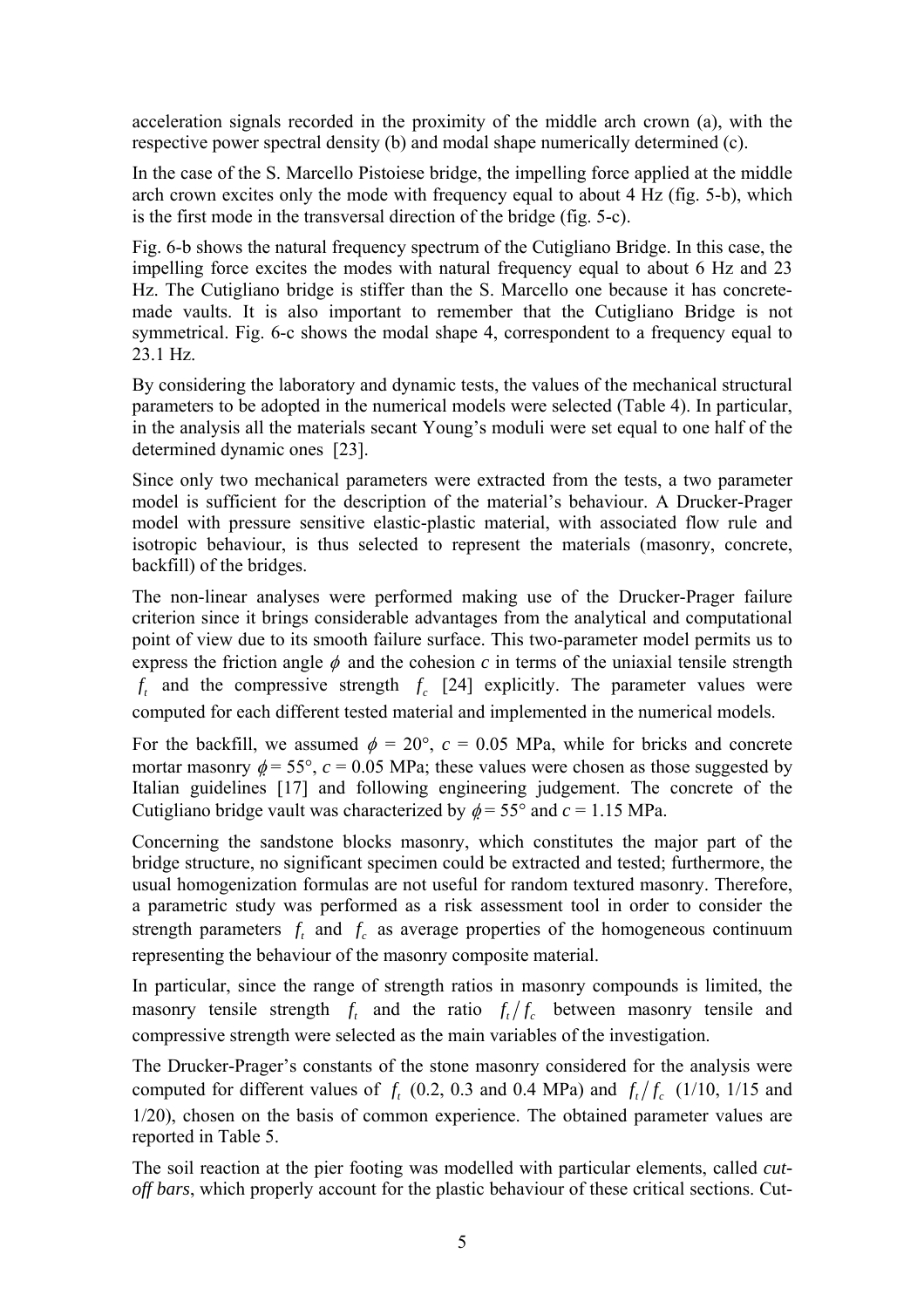off bars present an elastic-plastic constitutive law, with different yielding strength in traction and compression. These elements are defined by fixing axial stiffness and cutoff values (maximum permissible tension and compression forces), so that they can simulate the soil reaction beneath the plinth. This expedient permits us to localize the damage at the pier end for a better numerical control when the limit state of overturning is about to be approached.

#### **4. Pushover Analysis**

In recent years, displacement-based methodologies such as the pushover analysis have been proven to be consistent in the seismic evaluation of existing buildings. In recent codes [15-18], the use of such non linear methods has been extended to the case of unreinforced masonry buildings.

In this article, an application of this tool is studied for the particular case of masonry arch bridges. Recent studies on this structural typology showed that the simplified method, under the usual restricting hypotheses of the pushover analysis, slightly overestimate in a conservative way the displacement obtained by nonlinear dynamic direct integrations [14].

Standard pushover analysis may not detect the structural weaknesses, which are generated when the structure dynamic characteristics change after the formation of the first local plastic mechanism [25,26]. The adaptive pushover analysis [27] allows us to account for the reduction in the structural stiffness which occurs during the earthquake, but requires more computational effort and its application to masonry structures is not straightforward. The document FEMA 440 [18] presents an in-depth review of the research on nonlinear static seismic analysis procedures.

For the masonry bridges under consideration here, a preliminary natural frequency analysis was carried out in order to determine the bridges' resonant frequencies and the mode shapes. These analyses showed the prevailing influence of the first mode of vibration on the dynamic behaviour of the structures. Since the first mode shape occurs in the transversal direction (Z), the most critical failure mechanism takes place for forces acting orthogonal to the plane containing the pier axes.

Pushover analyses were performed by applying to each bridge a monotonically increasing pattern of transversal forces, representing the inertial forces which would be experienced by the structure during the ground shaking.

The loading is imposed in a two-step sequence making use of a numerical model characterized by material and geometric non-linearity. In the first step, the vertical (permanent) load is applied and in the subsequent steps the lateral loads are added in an incremental way. The maximum capacity of the structure corresponds to the situation in which a further lateral load increment is impossible. In particular, such a forcecontrolled loading does not allow for a detection of the softening branch of the response. The more appropriate displacement-controlled procedures are not always permitted by the common commercial finite element programs.

The selection of an appropriate lateral load distribution is a key factor of the pushover analysis, since the loads should represent the inertial forces acting on the structure during the earthquake. In the present work, lateral forces proportional to the mass distribution are used.

The capacity of the structure is described by the curve of the base shear force versus the displacement at a suitable control point. Therefore, a complex structural behaviour is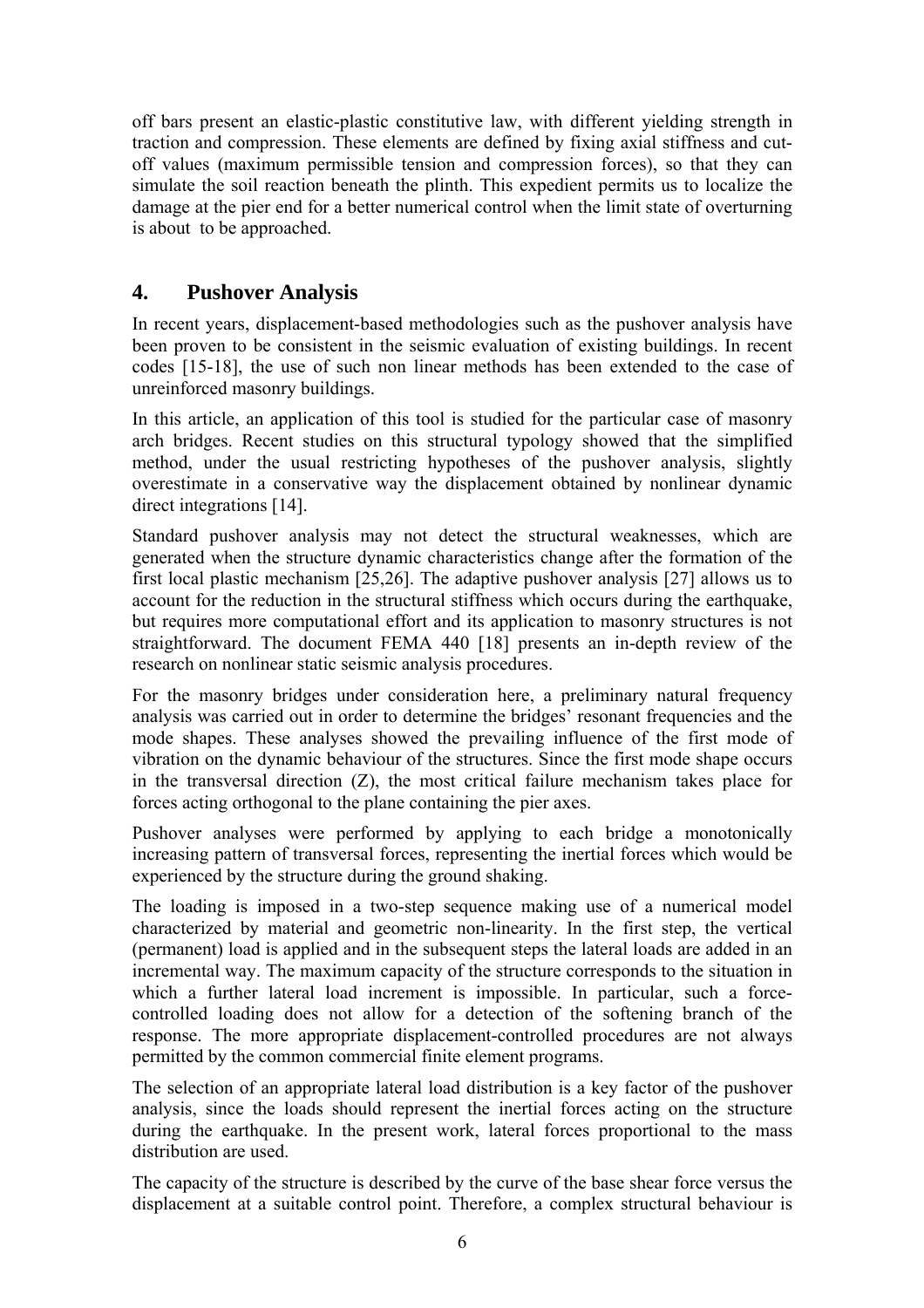converted into the response of an equivalent nonlinear single degree of freedom system (SDOF), permitting a direct comparison with the seismic demand in terms of the response spectrum.

The rules for the conversion however, are still in debate. A discussion on the selection of the control node will be postponed until section 6.

Figure 7 shows the effectiveness of the static non linear method in pointing out the parameter sensitivity of the model, with relation to the compressive and tensile strength of the masonry material. Figures 7-a and 7-b represent the effect of both the abovementioned parameters on the seismic capacity of the San Marcello Pistoiese bridge. The set of these curves is obtained by posing the centre of the mass of the structure as control point. In section 6, other choices will be presented, discussed and compared.

#### **5. Seismic Performance Analysis: Theoretical Background**

The seismic performance evaluation is carried out by making use of the N2 method, as developed by *Fajfar* [25,26]. Today this procedure is reported by several modern codes, like Eurocode 8 [15] and the New Seismic Italian Code [16,17]. The N2 method is an advancement with respect to of the *Freeman*'s "Capacity Spectrum method" [28,29], further applied in FEMA 356 [19] and FEMA 440 [18].

The method presented in this work is formulated in the acceleration-displacement (AD) format. Following this approach, the capacity of the structure is directly compared with the demand of the earthquake ground motion on the structure. The selected format makes possible a graphical interpretation of the procedure and explicates the relationships among the basic parameters controlling the seismic response.

The capacity of the structure is represented by a global force-displacement curve, obtained as reported in Section 4. The base shear forces and displacements are respectively converted into spectral accelerations and spectral displacements of an equivalent SDOF system. These spectral values allow drawing the capacity diagram.

With regard to the seismic demand, the elastic spectra reported in the codes [15-17] were converted into inelastic spectra with constant ductility, using simplified relations given by *Vidic et al.* [30] in terms of the ductility factor  $\mu$  and the ductility dependent reduction factor  $R_{\mu}$  (see also [31]).

The inelastic demand in terms of accelerations and displacements is given by the intersection point of the capacity diagram with the demand spectrum corresponding to the ductility demand  $\mu$ . In this point, called *performance point*, the ductility factor determined on the capacity diagram must be equal to the value associated with the intersecting demand spectrum.

Recently, the N2 method has been proposed for the seismic analysis of masonry structures; many works found in the literature concerning masonry buildings [31] and arch bridges [14] explain the effectiveness of this procedure for these peculiar construction classes. Furthermore, recent studies on bridges similar to the ones studied in this work show that the simplified method slightly overestimates in a conservative way the displacement obtained by nonlinear dynamic analysis; this trend is monotonic and proportional to the increase of the earthquake peak ground acceleration [14].

This topic however is still debated in the literature and many researchers are actually working to obtain comparisons by means of advanced dynamic nonlinear analyses.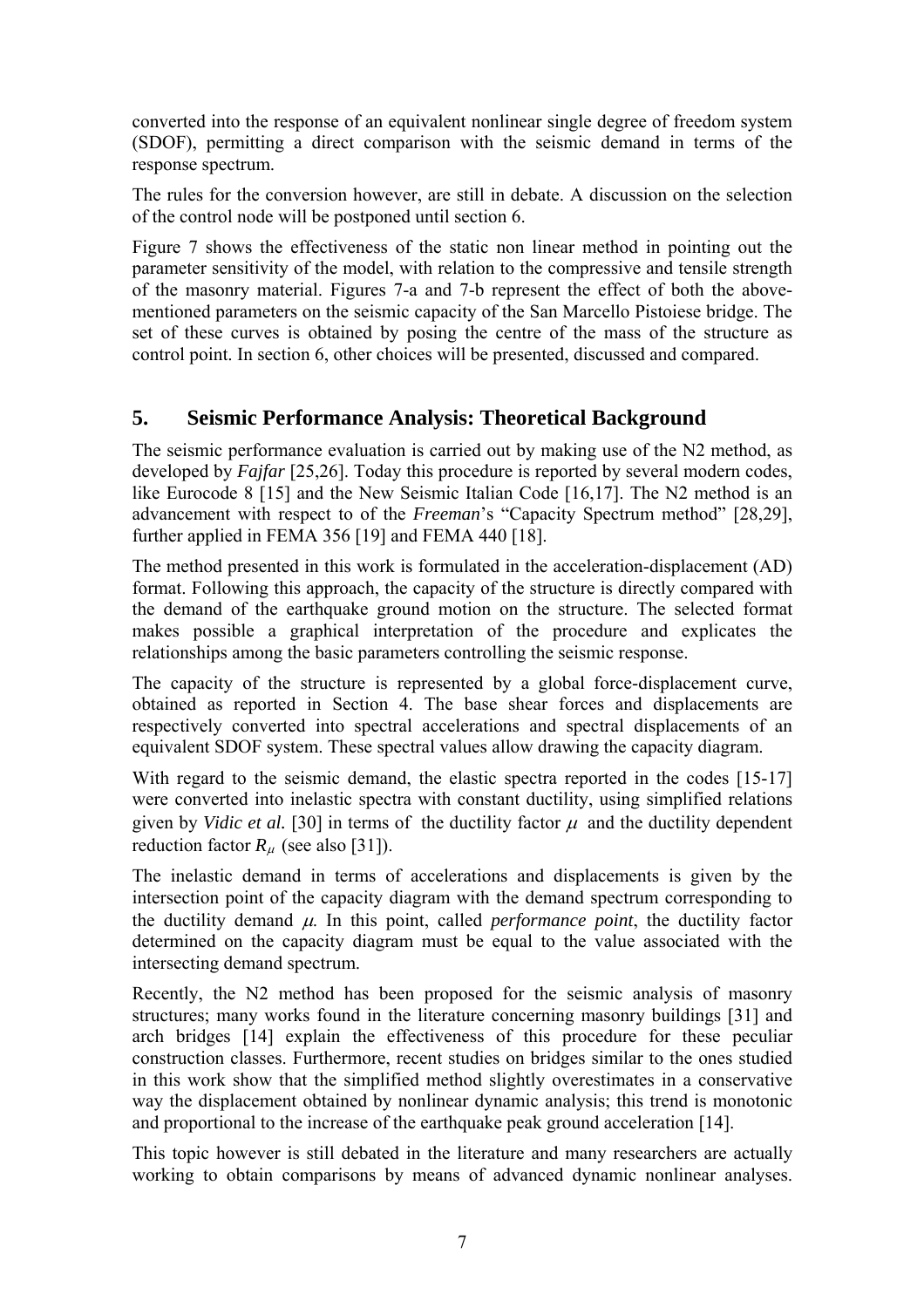With the aim of gathering experimental evidence, the authors have recently started an experimental laboratory investigation on scaled masonry bridge models.

#### **6. Choice of the Control Node in the Pushover Analysis**

The choice of the control point best suited for outlining the building capacity curve is a complex task, strongly connected to the selection of the structure equivalent SDOF system. Several suggestions were proposed for concrete [32] and masonry [31] buildings, but in the particular case of arch bridges the equivalence is not straightforward.

The N2 method recommends choosing the control point at the roof level and such an instruction seems coherent and logical, because it permits control of a node that certainly is situated above the level where the failure mechanism occurs.

Moreover, recent studies [33,34] use a displacement value computed from the work done in the pushover analysis to establish the capacity curve, in contrast to the use of the roof displacement adopted in conventional procedures. Such an energy-based approach allows one to avoid the errors of the SDOF system capacity curve due to significantly higher modes in the MDOF system, when disproportionate increases and even outright reversals in the roof displacement occur.

For masonry historical buildings, an exhaustive theoretical study is not available and thus, according with the N2 method, the control node is usually assumed to be on the top of the structure. For the sake of argument, some works concerning the pushover analysis of a typical three-nave bay of gothic cathedrals [35,36] can be mentioned. In these studies, the point is considered to be at the top of the central nave.

Referring to the particular case of masonry arch bridges, some authors defined the capacity curve considering the displacement of a node situated at the same height of the seismic forces gyration centre [14]. If the lateral loads are set proportional to the mass distribution, the point clearly will be located at the bridge's centre of mass.

In the present work, the influence of the control node position on the seismic safety evaluation has been checked by using different selection rules. In this comparison, the numerical model of the S. Marcello Pistoiese bridge was considered; the masonry compressive strength  $f_c$  was assumed to be equal to 4.5 MPa and the tensile strength  $f_t$ equal to 0.3 MPa.

In the pushover analyses, three different control node positions were investigated. Two positions are real, situated respectively at the middle span of the bridge deck and at the centre of mass (at an elevation of 15.8 m, see fig. 2).

The third position is virtual and calculated by means of the Energy Approach [37,38]. Since the structural inelastic behaviour of the MDOF system is essentially governed by energy concepts, the Energy Approach defines a suitable virtual energy equivalent displacement. The energy equivalent displacement can be used to estimate a SDOF capacity curve, which reproduces the total elastic and plastic energy accumulated by the whole structure (MDOF system) during the pushing procedure. The energy equivalent displacement does not correspond to a particular point of the MDOF model, but it is the virtual value which equals the energy capacities of both models. When the Energy Approach procedure is applied, the area of the capacity curve of the SDOF system reproduces exactly the deformation energy of the MDOF system [37,38].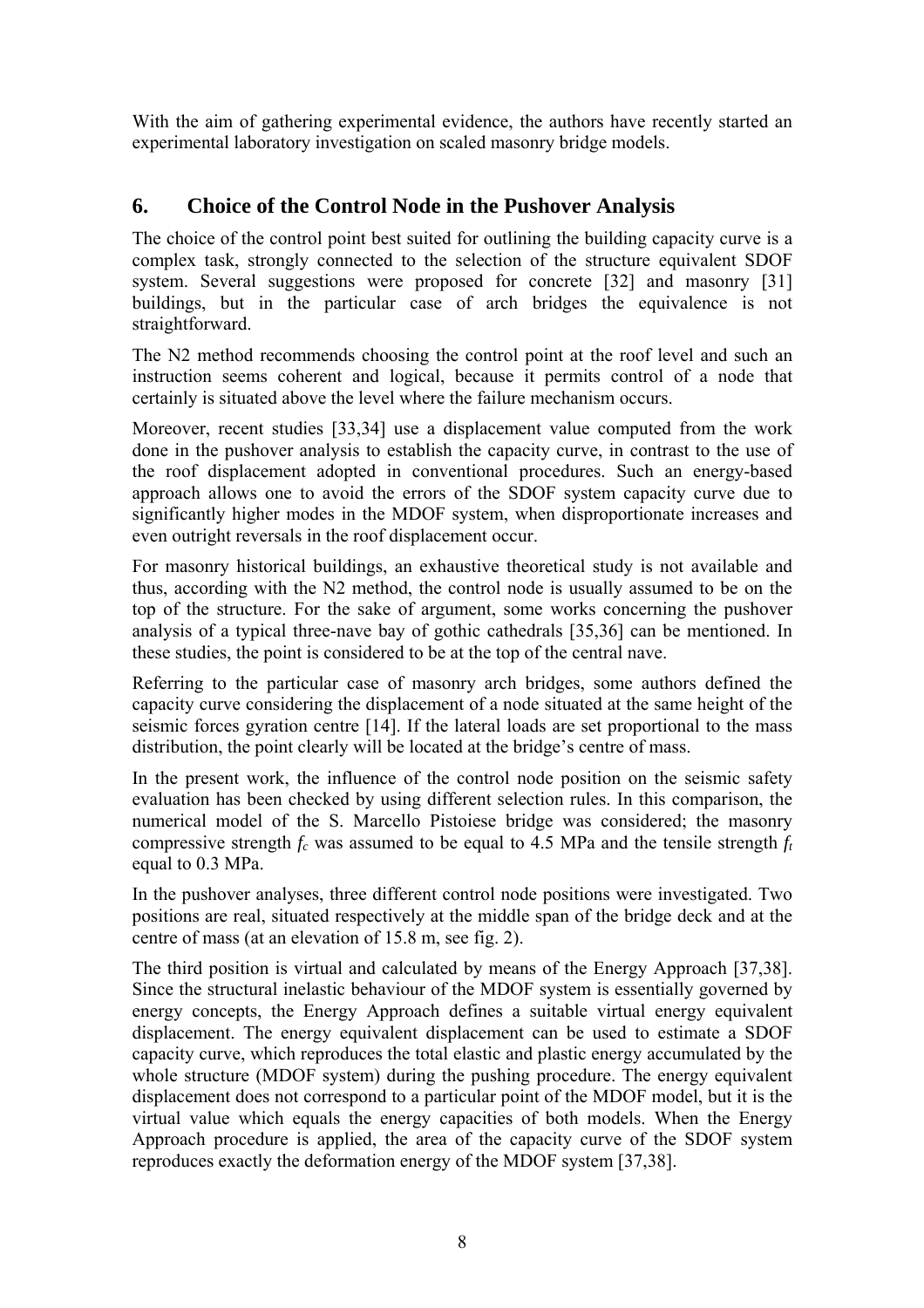Figure 8 shows the three capacity curves obtained by making reference to the top of the structure displacement (TOP), the centre of mass displacement (CM) and the virtual energy equivalent displacement (EN). As can be easily seen, the energy equivalent displacement yields the stiffest capacity curve, while the top displacement obviously provides the highest values on the x-axis, since it is the maximum displacement of the bridge at every step of the analysis.

The ultimate displacements were determined for each case mentioned and called, respectively,  $d_{u,TOP}$ ,  $d_{u,CM}$ ,  $d_{u,EN}$ : the corresponding obtained values were 0.125 m, 0.065 m and 0.044 m. The performance point displacements  $d_{p,TOP}$ ,  $d_{p,CM}$ ,  $d_{p,EN}$  were also defined by comparing the capacity curves with the demands resulting from the ground motions defined by Italian Seismic Code [16,17]. Several seismic classes were investigated: the  $1<sup>st</sup>$ , the  $2<sup>nd</sup>$  and the  $3<sup>rd</sup>$ , respectively, associated with a ground acceleration value of  $a<sub>g</sub>$  equal to 0.35 *g*, 0.25 *g* and 0.15 *g*. Two ground amplification factors were considered equal to 1 and 1.25; they refer respectively to ground types A (rock or other rock-like geological formations) and B (deposits of very dense sand, gravel, or very stiff clay).

The obtained results are summarized in Table 6, where the safety factors  $d_u/d_p$  are also indicated. The same table reports also the comparison with the ultimate displacements  $d_{u,N2}$  obtained by means of the rigorous procedure suggested by the N2 method [25,26]. The means and the coefficients of variation (C.O.V.) of the 4 different safety factors calculated for each seismic demand are also indicated.

Figure 9 shows the graphical comparison between the safety factors  $d_u/d_{p}$ , which are determined considering the top displacement, the centre of mass displacement, the virtual energy equivalent displacement and the N2 displacement. The respective values  $(d_u/d_p)_{TOP}$ ,  $(d_u/d_p)_{CM}$ ,  $(d_u/d_p)_{EN}$ ,  $(d_u/d_p)_{N2}$ , are referred to pertinent demand spectra.

As can be easily seen, the choice of the top displacement always leads to the highest estimate of the safety factor. The usual choice of this particular node in the pushover analyses [35,36] does not seem suitable, because it implies a more flexible structure, which could be supported only by accounting for higher damping values.

The determination of the N2 displacement is quite time-consuming for a massdistributed structure and the procedure seems conceptually more adequate to the case of framed structures where the masses could be considered lumped at the storeys.

Intuitively, the choice of the centre of mass or the choice of the energy equivalent displacement permit one to study the response of more representative points. In fact, the virtual energy equivalent displacement is related to an energy-equivalent SDOF system with a height length less than the elevation of the centre of mass (see fig. 8). Since the centre of mass is located above the pier top, it is possible to conclude that these two nodes could be considered relevant for such type of bridges, for which the drift of the piers dominates the out of plane collapse displacement shape, in a manner similar to a cantilever column.

By comparing the aforementioned process with the other two approaches, the choice of the centre of mass or the choice of the energy equivalent displacement lead to lower estimates of the safety factor. Figure 9 also shows that the values of  $(d_u/d_p)_{CM}$  and  $(d_u/d_p)_{EN}$  come out quite similar even when different seismic demand levels are considered. In any case, the energy equivalent displacement always provides the lowest estimate of the safety factor.

For an assigned probabilistic distribution of the seismic demand, the rigorous probabilistic definition of the bridge seismic safety should require the determination of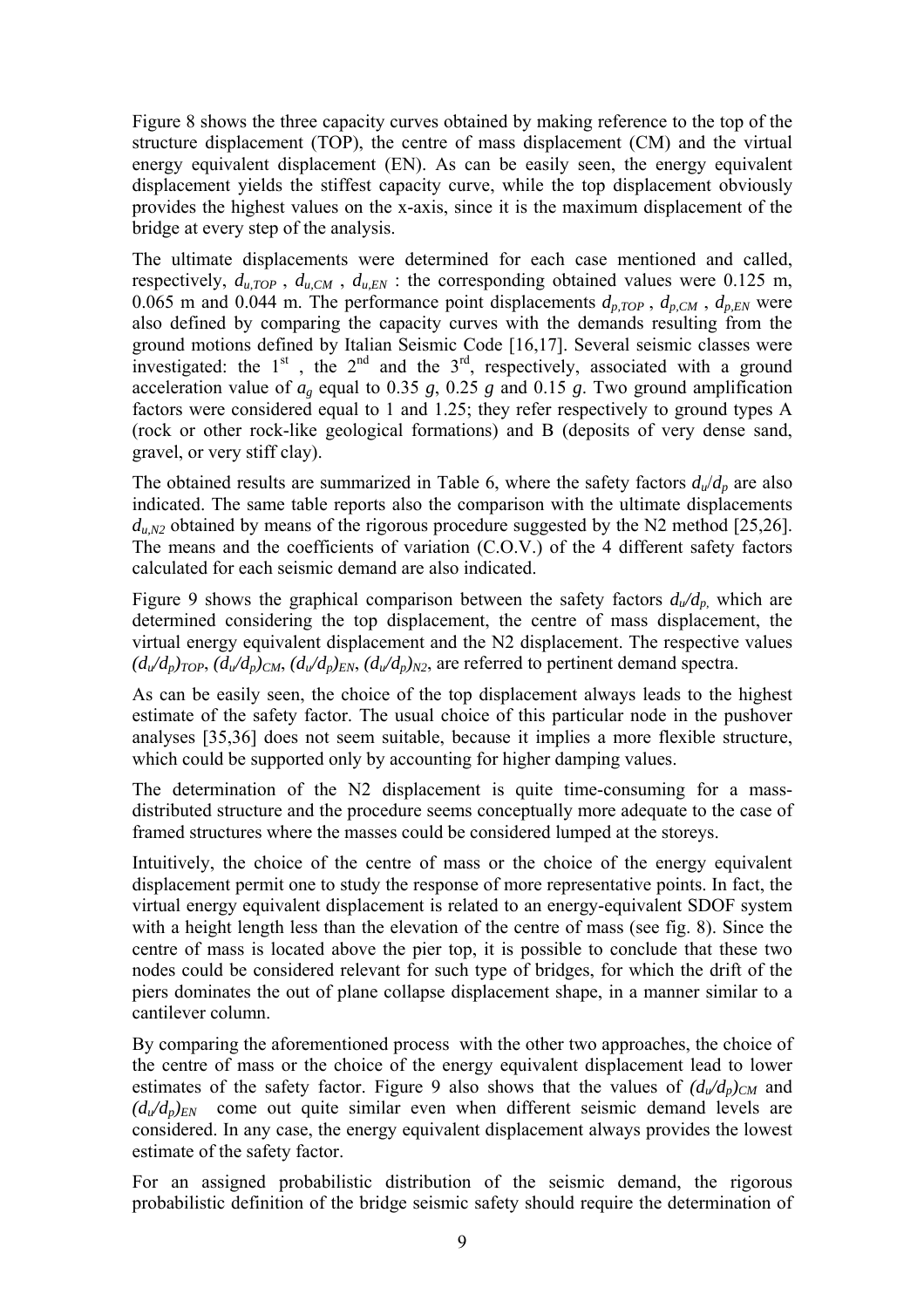the probabilistic distribution of the safety factor values by varying the selection of the control node in the pushover analyses. A suitable ideal procedure could consider the probabilistic distribution of the safety factors  $d<sub>u</sub>/d<sub>p</sub>$  corresponding to a regular grid of several control points, but such a procedure could be very time-consuming and there is no proof that the optimum point can be found. However, in the present work, the small set of control points adopted leads to a moderate variability of the results, despite the fact that they are located at different elevations. This fact can be easily noticed in Table 6, where the coefficients of variation appear small. Since the estimate of the safety factor that provides the maximum safety margin should be the minimum of the ones investigated, i.e. the safety factor related to the energy displacement, in the next section the centre of mass displacement will be preferred to assess seismic safety. In fact, the choice of the centre of mass of the bridge is very near to the energy equivalent results, but has a clearer geometrical interpretation and requires less computational effort.

#### **7. Seismic Performance Analysis Results**

The bridges analysed herein are situated in the  $3<sup>rd</sup>$  category seismic zone, with ground acceleration peak value  $a_g = 0.15$  g, as derived by the classification maps of the Italian Seismic Code [16].

However, these bridge structures are particularly diffuse in Italy and the obtained results can be easily generalized and applied to other similar masonry arch bridges. Therefore, the structural capacity was compared with the demand of earthquake ground motions related to  $1^{st}$ ,  $2^{nd}$  and  $3^{rd}$  category seismic zones and with reference to ground types A and B.

In figures 10 and 11 the graphical representation of the executed study is reported for both the cases of the Cutigliano and the S. Marcello Pistoiese bridges. A bilinear elastoplastic idealization of the capacity curves based on the equal energy principle was applied in order to determine the performance points, according to references [15- 19,25,26,37,38]. Therefore, the procedure could be better worked out by means of the design spectra defined by assigned ductility. Furthermore, the correlation between the capacity curve and its bilinear elastoplastic idealization, which is expressed in terms of the deformation energy and the ductility ratio, assumes an actual significance.

The bridges displacement capacity results were generally higher than the seismic demand; the only exception was found in the S. Marcello Pistoiese Bridge with a  $1<sup>st</sup>$ category spectrum, ground type B and poor masonry characteristics (see table 7). However, the strength of both structures is quite good on the average. For a large subset of seismic demands, the bridges performance points are located in the elastic branch of the capacity curve, especially for masonry of good quality or concrete vaults as in the case of the Cutigliano bridge.

The obtained results show how this method permits one to consider explicitly the fundamental role of displacement, which is the real effect of the earthquake on the structure. Making reference to the *Displacement Based Design* philosophy, a synthetic check was carried out by comparing the structural displacement capacity, obtained from the pushover analysis, and the earthquake seismic displacement demand, derived from the inelastic response spectra. The ratio between the needed and the maximum available displacement  $d_u/d_p$  gives the structural safety level: if  $d_u/d_p < 1$  the collapse occurs. Figure 12 shows this ratio as a function of the seismic level and the masonry properties. This 3D visualization also permits one to extrapolate the seismic behaviour for intermediate masonry properties, even if not directly considered. Moreover, these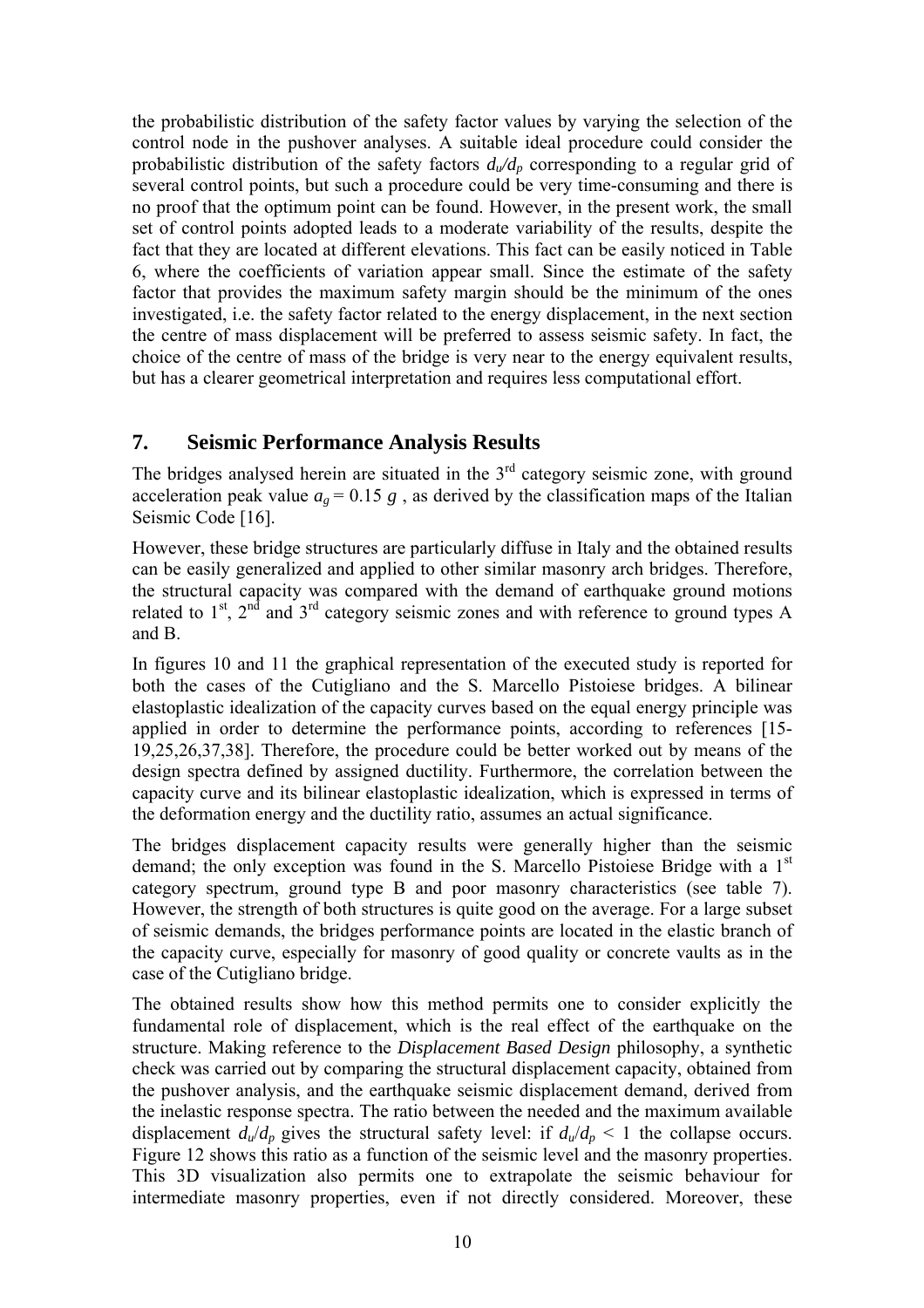curves give important information for assessing the effectiveness of the possible strengthening techniques. In fact, once the structural safety level is defined, the designer can obtain the corresponding increase of the material strength, which is requested required in order to reach the target structural performance. Such an approach is typical in the field of the *Performance Based Design*.

### **8. Conclusions**

In this paper, a practical methodology has been worked out in order to evaluate the seismic safety level of existing masonry arch bridges. Two particular case studies have been considered: a stone masonry bridge with brick-made vaults and a stone masonry bridge with concrete-made vaults. The structural analysis was carried out by making use of a simplified inelastic procedure: the structural capacity, obtained by a nonlinear static (*pushover*) analysis, was directly compared with the demand of the earthquake ground motion described by an inelastic response spectrum, in order to estimate the seismic performance of the bridges.

Such a method is particularly attractive because it permits one to consider explicitly the nonlinear structural behaviour and the fundamental role of the displacement, which is the real effect of the earthquake on the structure.

The choice of the control node in order to evaluate the reference displacement is, however, not unique and could produce some bias in the results. In the first part of the study, three different locations for the control node proposed in the literature were compared.

The common choice of the top elevation node does not seem appropriate, because it implies a more flexible structure and always leads to the highest estimate of the safety factor. The selection of the energy equivalent displacement, in contrast, appears more suitable because it leads to results on the safe side and is representative of the bridge's deformed shape near the collapse. A compromise choice is the centre of mass of the bridge, which is very near to the energy equivalent results but has a clearer geometrical interpretation and requires less computational effort.

Although available commercial software has actually many limitations, the methodology defined in the present work seems to be suitable for a careful seismic assessment of existing bridges without resorting to specialised packages. In particular, the seismic safety of the S. Marcello Pistoiese and Cutigliano Bridges was demonstrated by ascertaining that their displacement capacities are higher than the seismic demands of the sites in which they are located, for the whole range of the masonry material properties that bound the actual ones.

## **Acknowledgements**

The authors gratefully acknowledge the financial support of MIUR–Cofin 2004081027\_003. The authors also acknowledge the Pistoia County Administration, in the persons of Eng. Paolo Mazzoni and Eng. Paolo Bellezza. Finally, the authors wish to thank Linda Leprotti for her helpful collaboration.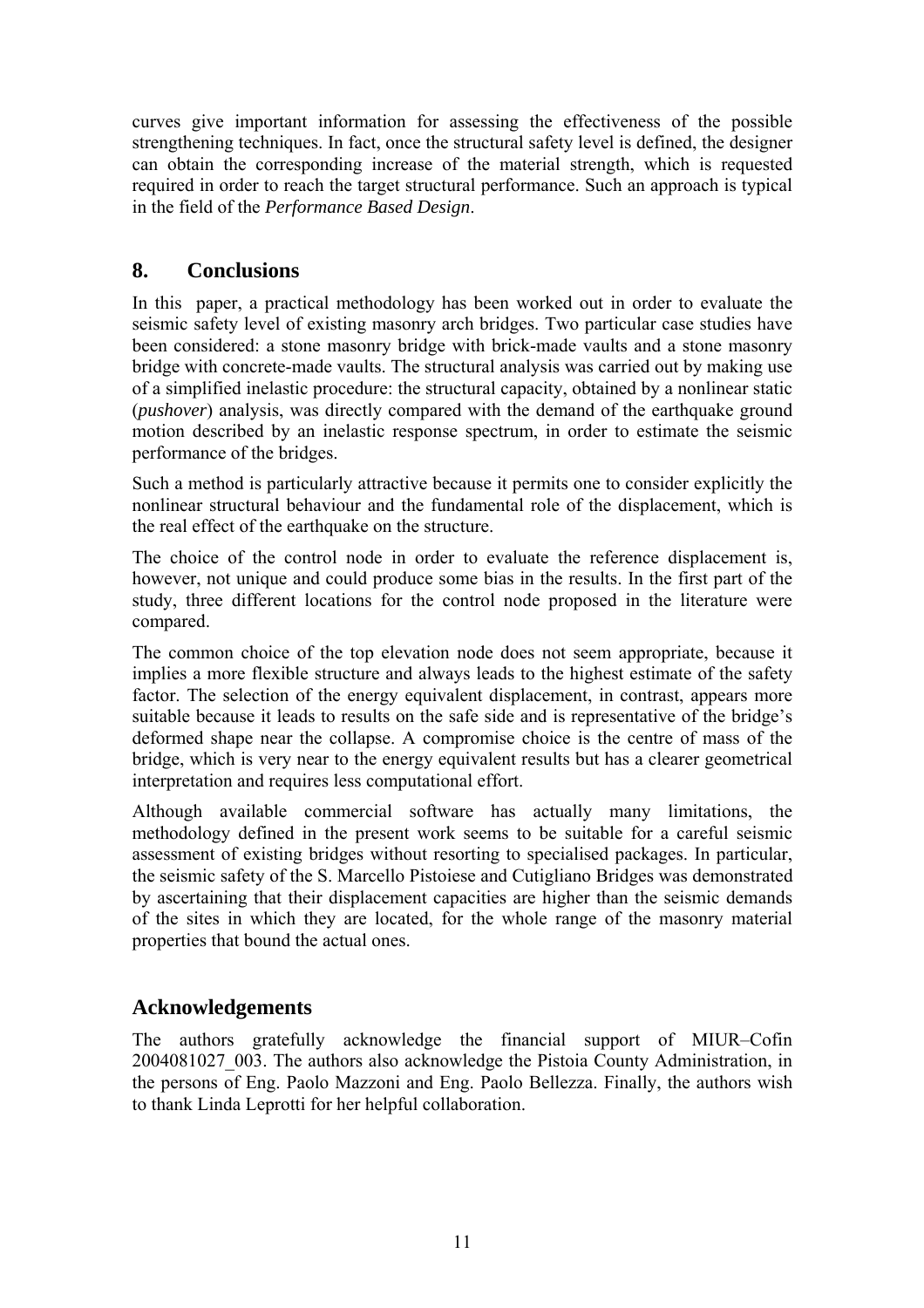#### **References**

- [1] Heyman J. The masonry arch. Chichester: Ellis Horwood; 1982.
- [2] Gilbert M, Melbourne C. Rigid-block analysis to masonry arches. *Structural Engineering* 1994; 72: 356–361.
- [3] Hughes TG, Blackler MJ. A review of the UK masonry assessment methods. *Proceedings of the Institution of Civil Engineers* 1995; 110: 373–382.
- [4] Boothby T. Collapse modes of masonry arch bridges. *Journal of the British Masonry Society* 1995; 9 (2): 62–69.
- [5] Molins C, Roca P. Capacity of masonry arches and spatial frames. *J Struct Eng* 1988; 124: 653–663.
- [6] Brencich A, De Francesco U. Assessment of multi-span masonry Arch bridges. Part I: a simplified approach, Part II: examples and applications. *J Bridge Eng ASCE* 2004; 9 (November): 582–598.
- [7] Audenaert A., Fanning P., Sobczak L., Peremans H. 2-D analysis of arch bridges using an elasto-plastic material model. *Engineering Structures* 2008; 30: 845– 855.
- [8] Thavalingam A., Bicanic N., Robinson J. I., Ponniah D. A. Computational framework for discontinuous modelling of masonry arch bridges. *Computers and structures* 2001; 79: 1821-1830.
- [9] Gilbert M. RING masonry arch analysis software. http://www.ring.shef.ac.uk/
- [10] Cavicchi A, Gambarotta L. Collapse analysis of masonry bridges taking into account arch–fill interaction. *Engineering Structures* 2005; 27: 605–615.
- [11] Cavicchi A, Gambarotta L. Lower bound limit analysis of masonry bridges including arch–fill interaction. *Engineering Structures* 2007; 29: 3002–3014.
- [12] Fanning PJ, Boothby TE. Three-dimensional modelling and full-scale testing of stone arch bridges. *Journal of Computers and Structures* 2001; 79 (29– 30):2645–2662.
- [13] Fanning PJ, end Sobczak L, Boothby TE, Salomoni V. Load testing and model simulations for a stone arch bridge. *Bridge Structures* 2005; 1 (4).
- [14] Resemini S. *Vulnerabilità sismica dei ponti ferroviari ad arco in muratura*. Tesi di Dottorato. XV Ciclo, Genova, 2003.
- [15] UNI ENV 1998-1 (Eurocode 8). *Design of structures for earthquake resistance, Part 1: General rules, seismic actions and rules for buildings*. December 2003.
- [16] Ordinanza P.C.M. 3274 *Primi elementi in materia di criteri generali per la classificazione sismica del territorio nazionale e di normative tecniche per le costruzioni in zona sismica* (in Italian). Release 9/9/2004.
- [17] Ordinanza P.C.M. 3431. Ulteriori modifiche ed integrazioni alla Ordinanza PCM 3274 Primi Elementi in Materia di Criteri Generali per la Classificazione Sismica del Territorio Nazionale e di Normative Tecniche per le Costruzioni in Zona Sismica (in Italian). Release 3/5/2005.
- [18] FEMA 440. *Improvement of Nonlinear Static Seismic Analysis Procedures*. Federal Emergency Management Agency, Washington, D.C., June 2005.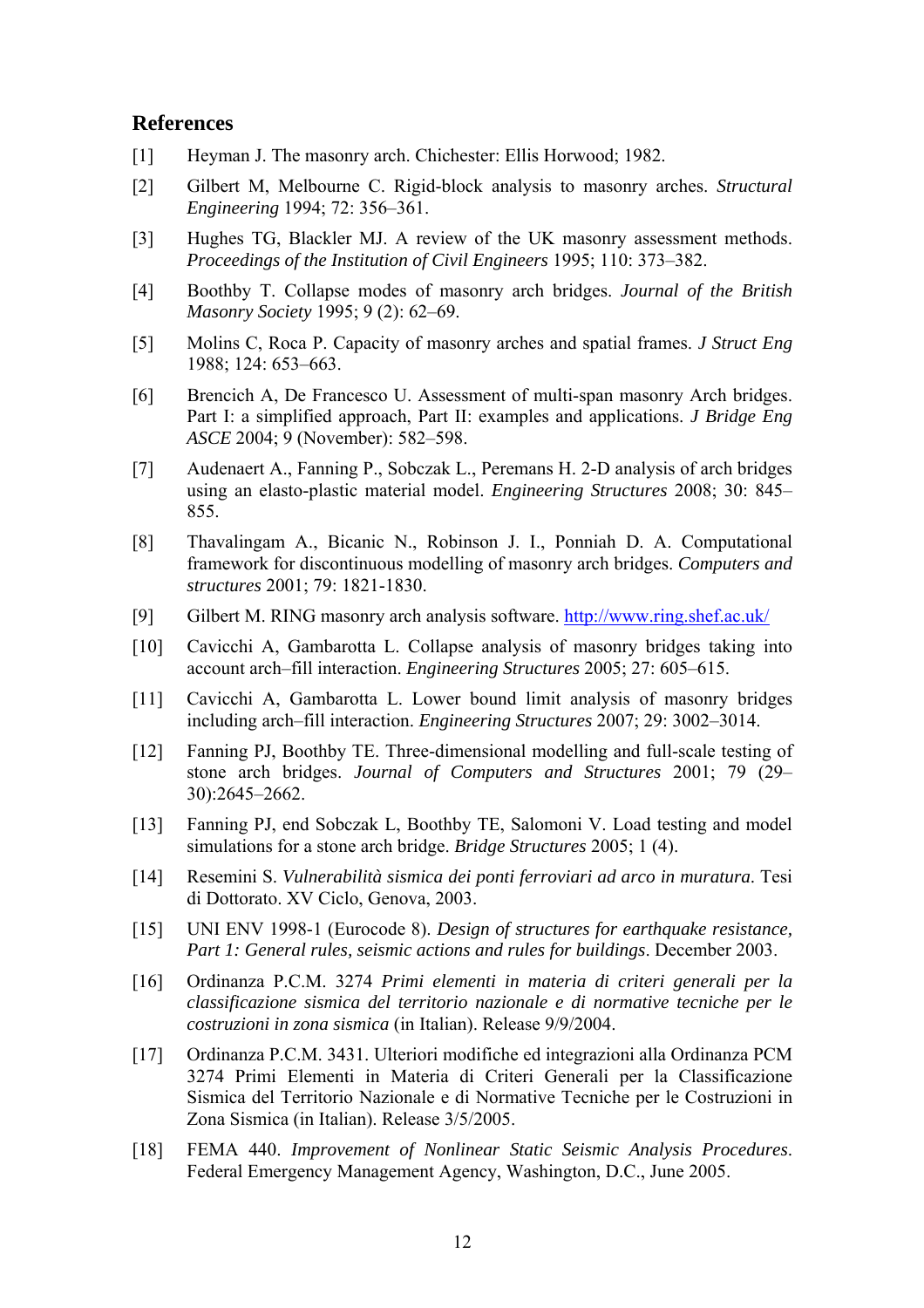- [19] FEMA 356. *Prestandard and Commentary for the seismic rehabilitation of buildings*. Federal Emergency Management Agency, Washington, D.C., November 2000.
- [20] Gucci N., Barsotti R. A non-destructive technique for the determination of mortar load capacity in situ. *Materials and Structures* 1995; 28: 276 - 283.
- [21] G+D Computing ©. Straus7 user's manual (G+D Computing, Sidney Australia; HSH srl, Padova Italy) 1999.
- [22] Brencich A., Sabia D. Experimental identification of a multi-span masonry bridge: The Tanaro Bridge. *Construction and Building Materials* 2008; 22: 2087–2099.
- [23] Aprile A., Benedetti A., Grassucci F. Assessment of cracking and collapse for old brick masonry columns. *Journal of Structural Engineering* 2001; 127 (12): 1427-1435.
- [24] Chen WF. *Plasticity in Reinforced Concrete*. Mc Graw-Hill Book Company: New York.
- [25] Fajfar P. Structural Analysis in Earthquake Engineering a breakthrough of Simplified Nonlinear Methods. *Proceeding of 12<sup>th</sup> European Conference on Earthquake Engineering*, 2002.
- [26] Fajfar P. A Nonlinear Analysis Method for Performance-Based Seismic Design. *Earthquake Spectra* 2000; 16 (3): 573-592.
- [27] Gupta B, Kunnath SK. Adaptive spectra-based pushover procedure for seismic evaluation of structures. *Earthquake Spectra* 2000; 16 (2); 367-392.
- [28] Freeman SA, Nicoletti JP, Tyrrell JV. Evaluation of existing buildings for seismic risk – A case study of Puget Sound Naval Shipyard. *Proceeding of U.S. National Conference on Earthquake Engineering* 1975. Earthquake Engineering Research Inst., Oakland, California.
- [29] Freeman SA. Development and use of capacity spectrum method. *Proceeding of Sixth U.S. National Conference on Earthquake Engineering* 1998, Earthquake Engineering Research Inst., Oakland, California.
- [30] Vidic T, Fajfar P, Fischinger M. Consistent inelastic design spectra: strength and displacement. *Earthquake Engineering and Structural Dynamics* 1994; 23: 502- 521.
- [31] Lagomarsino S., Galasco A., Penna A. Pushover and dynamic analysis of U.R.M. buildings by means of a non-linear macro-element model. *Proceeding of the International Conference on Earthquake Loss Estimation and Risk Reduction*, Bucharest, 2002.
- [32] Mwafy A.M., Elnashai A.S. Static pushover versus dynamic collapse analysis of RC buildings. *Engineering structures* 2001; 23: 407-424.
- [33] Hernández-Montes E., Kwon O.-S., Aschheim M. An energy-based formulation for first and multiple-mode nonlinear static (pushover) analyses. *Journal of Earthquake Engineering* 2004; 8(1): 69–88.
- [34] Tjhin T., Aschheim M., Hernández-Montes E. Estimates of Peak Roof Displacement Using "Equivalent" Single Degree of Freedom Systems. *Journal of Structural Engineering* 2005; 131 (3): 517-522.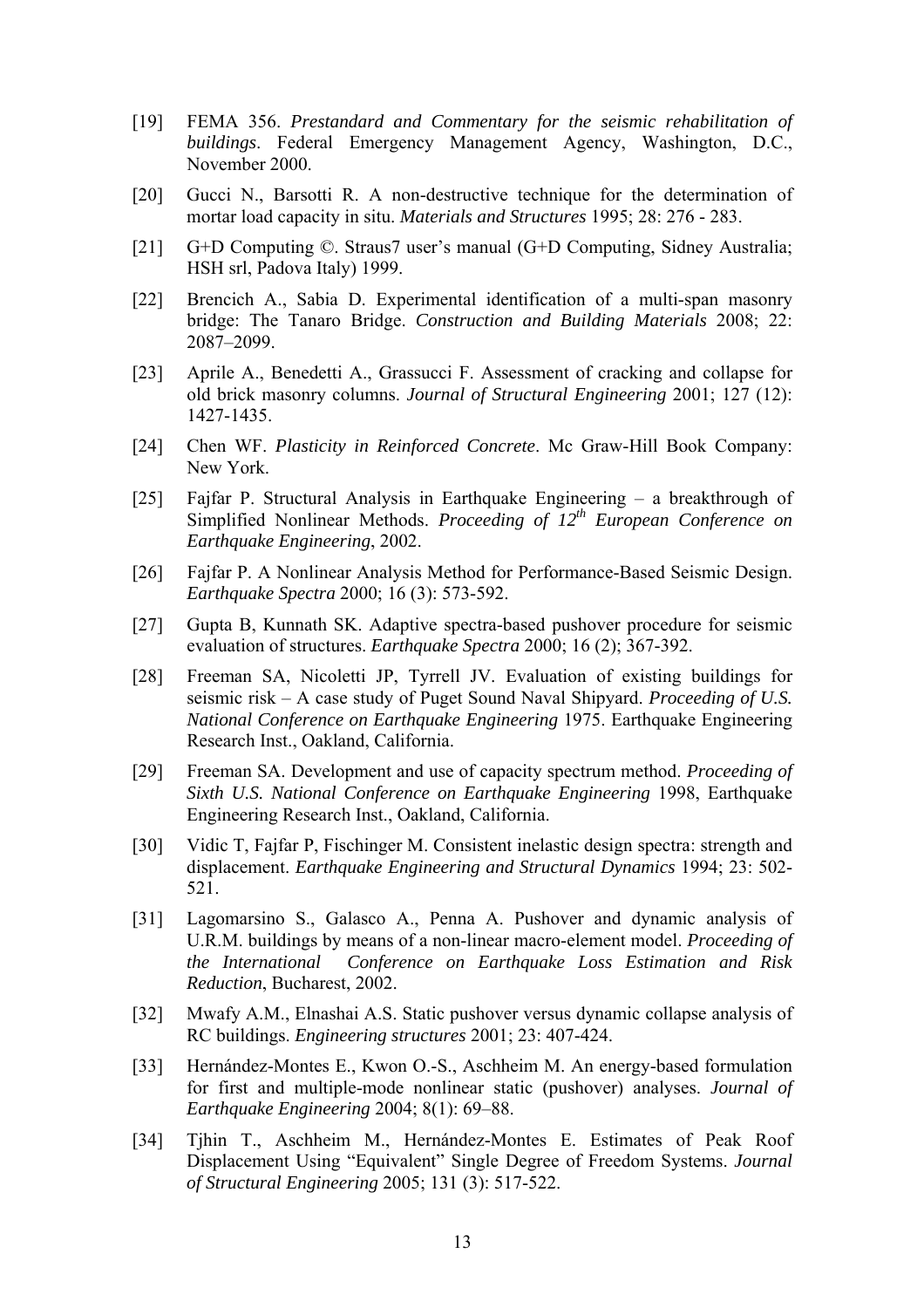- [35] Martínez G., Roca P., Caselles O., Clapés J. Characterization of the Dynamic Response for the Structure of Mallorca Cathedral. *Proceeding of 5th International Conference on Structural Analysis of Historical Constructions*, New Delhi, India, 2006.
- [36] Irizarry J., Podestà S., Resemini S. Capacity curves of monumental-heritage elements: the Santa Maria del Mar Church in Barcelona. *Proceeding of International Conference on Earthquake Loss Estimation and Risk Reduction*, Bucharest, 2002.
- [37] Parducci A., Comodini F., Mezzi M. Approccio Energetico per le Analisi Pushover (in Italian). *XI National Congress "L'ingegneria Sismica in Italia"*, Genova, Italy, 2004.
- [38] Parducci A., Comodini F., Lucarelli M., Mezzi M., Tomassoli E. Energy-Based Non Linear Static Analysis. *Proceeding of the First European Conference on Earthquake Engineering and Seismology,* Geneva, Switzerland, 2006.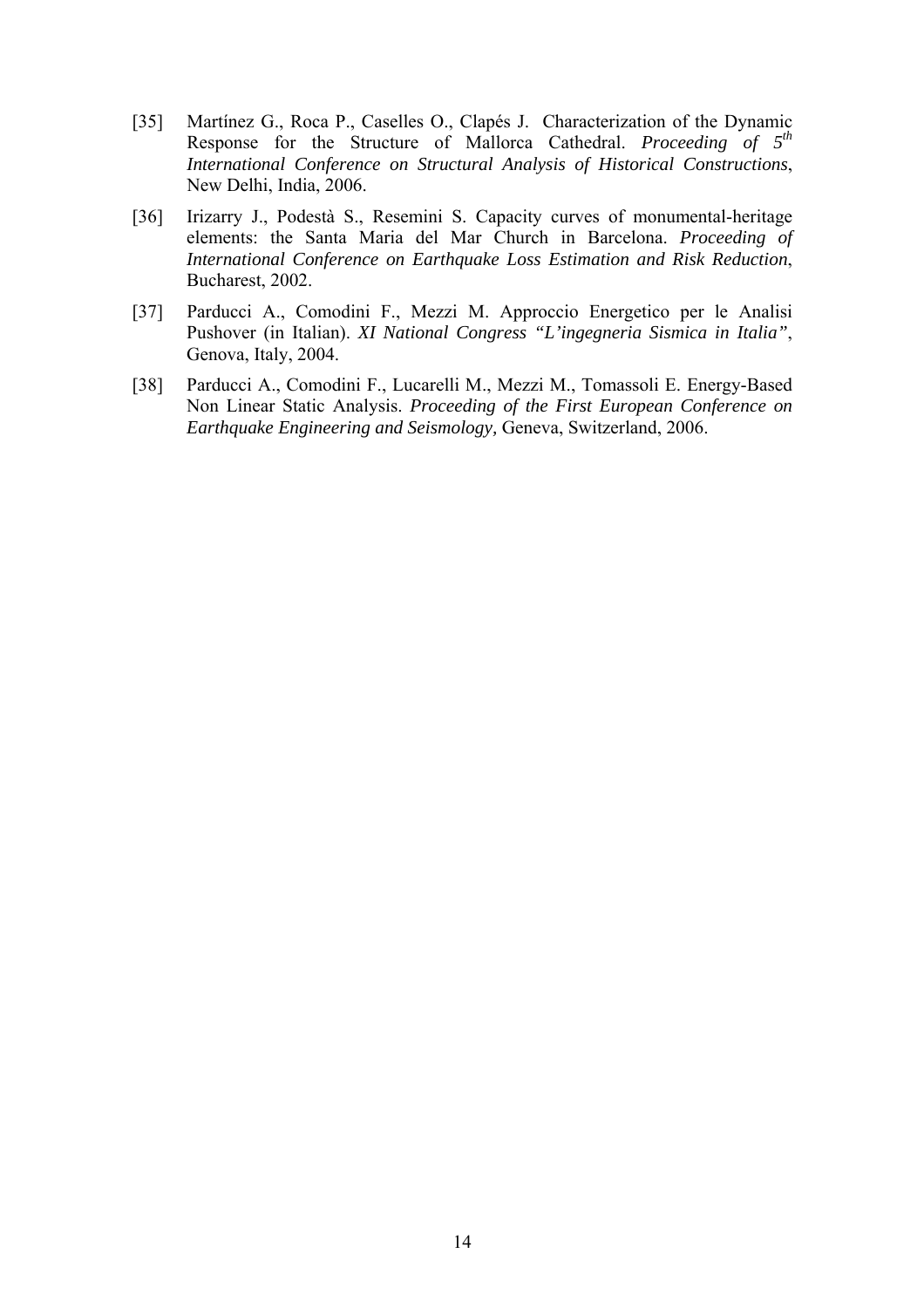# **Figures**



*Fig. 1*: *View of the two structures: a) S. Marcello Pistoiese Bridge; b) Cutigliano Bridge.*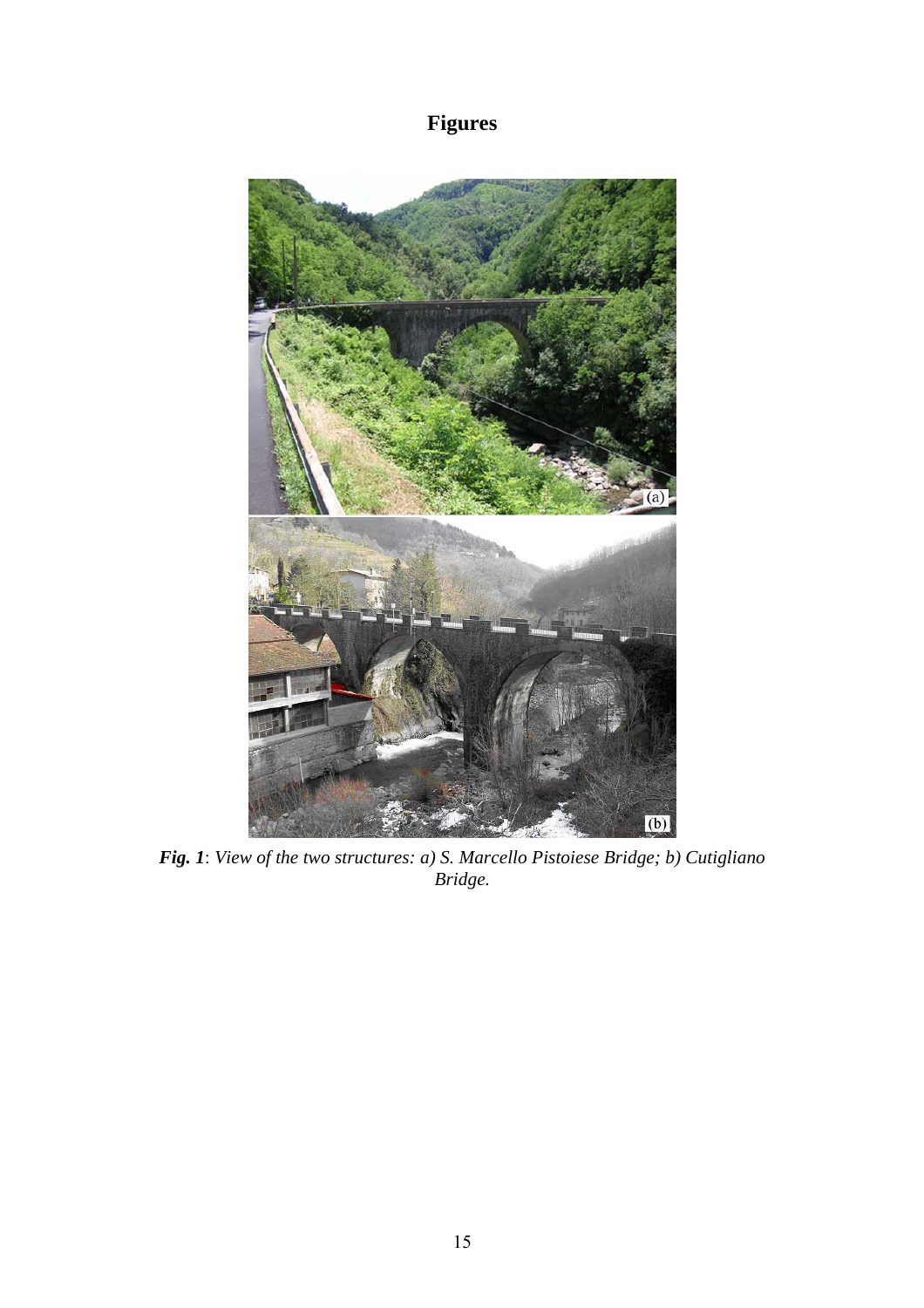

*Fig. 2: S. Marcello Pistoiese Bridge: (a) frontal view and longitudinal section; (b) transversal sections.*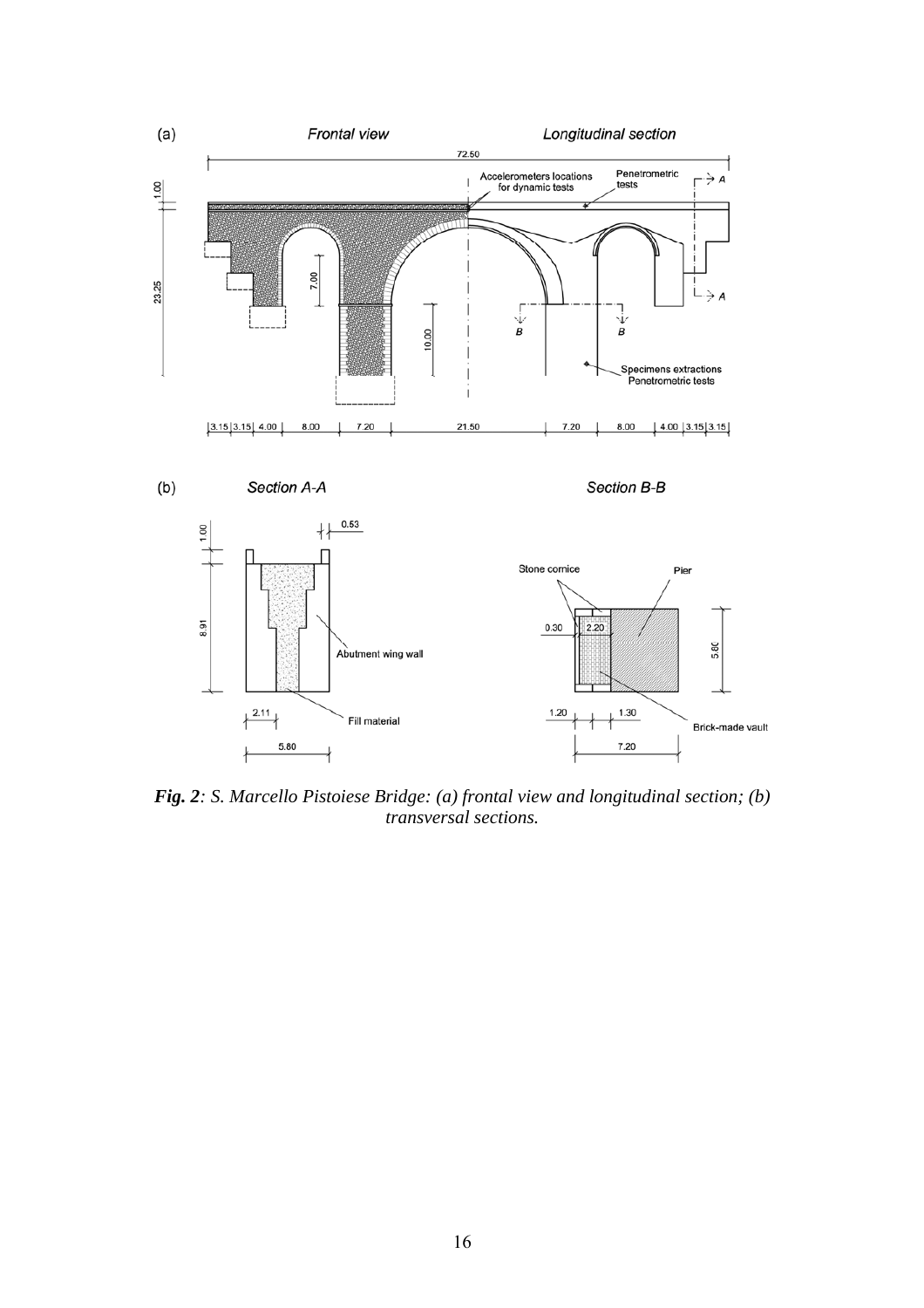

*Fig. 3: Cutigliano Bridge: (a) longitudinal section; (b) transversal sections.*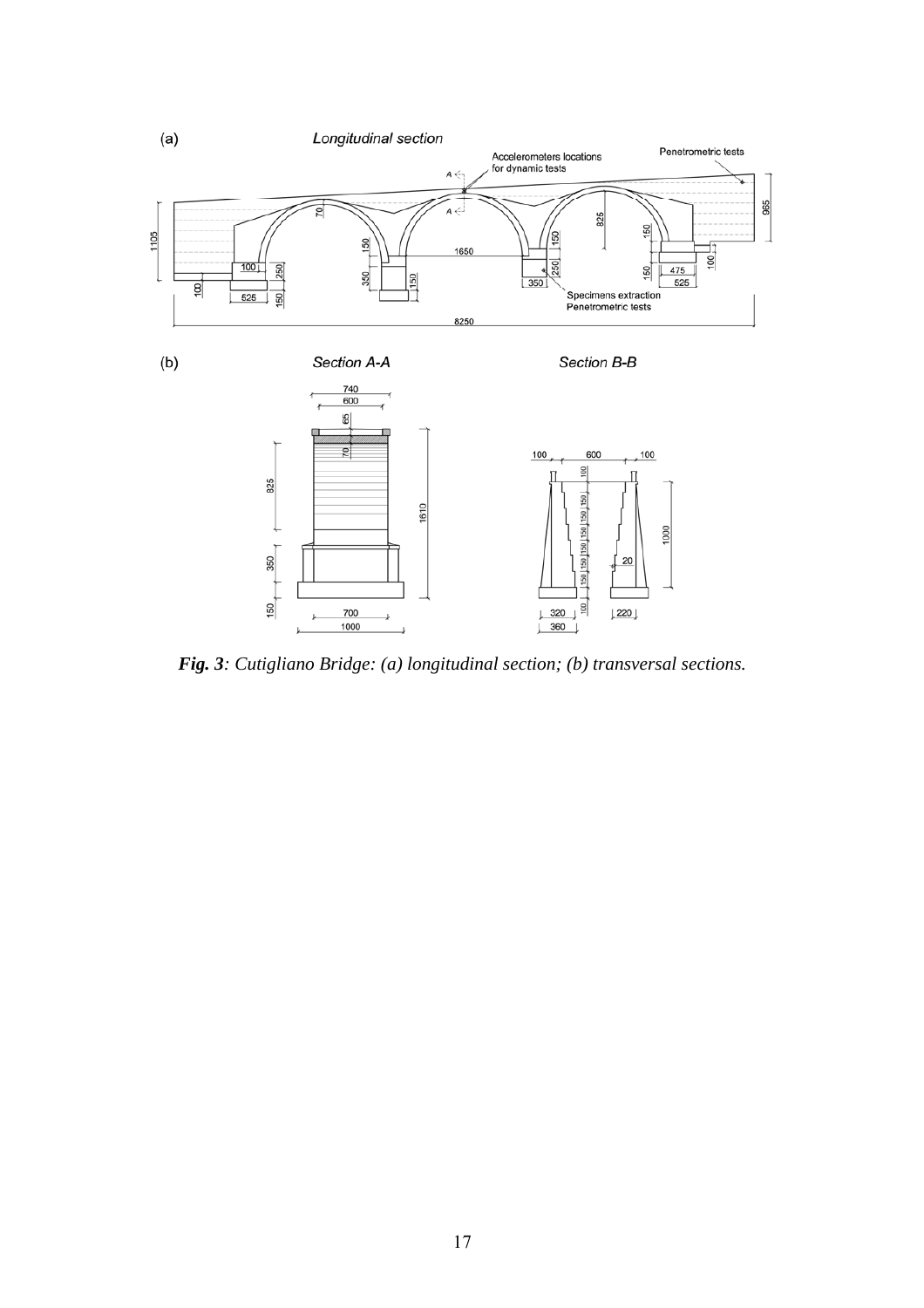

*Fig. 4: Laboratory tests: (a) compression test; (b) compression test with elastic modulus evaluation; (c) splitting test.*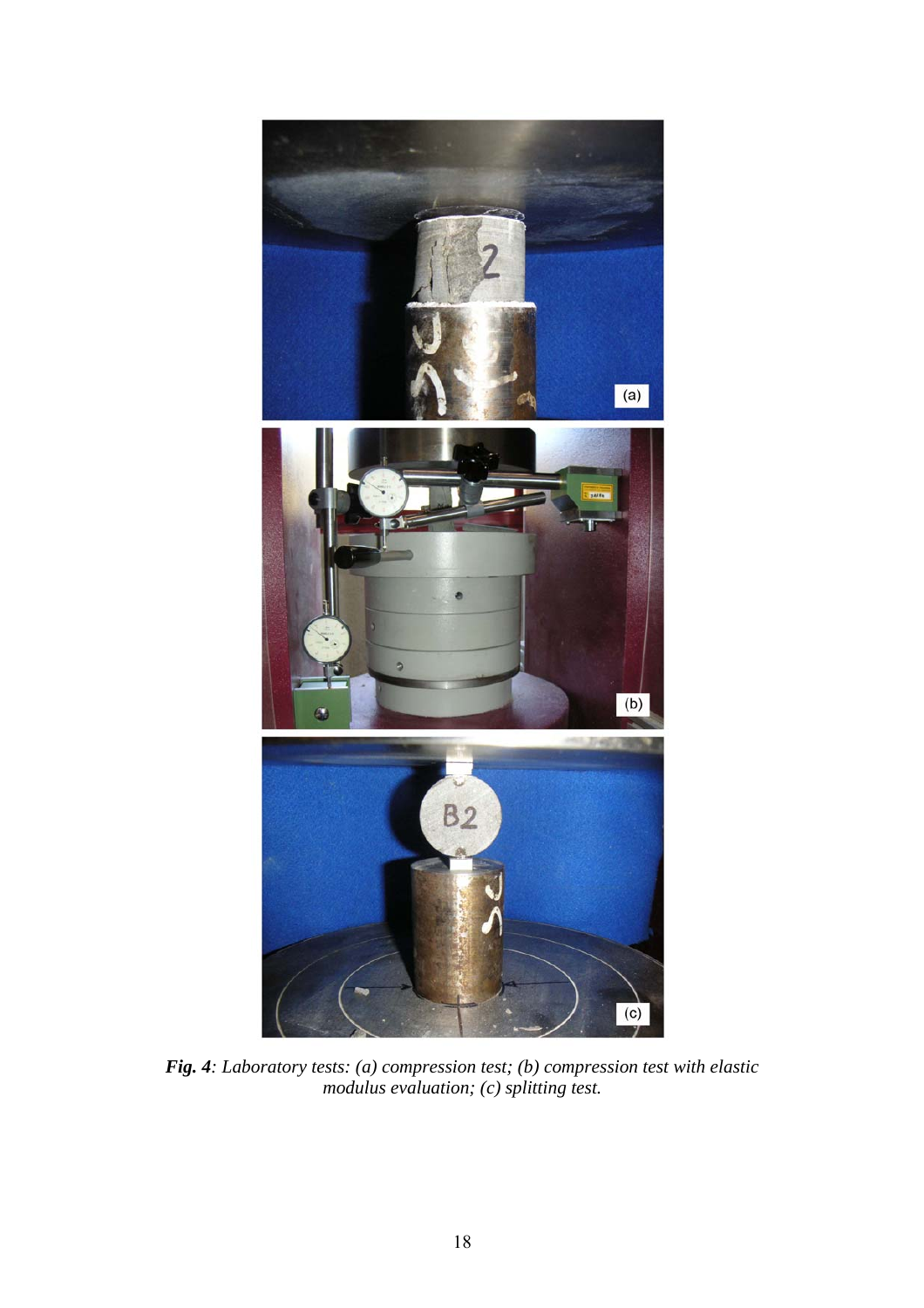

*Fig. 5: Dynamic on-site test of the S. Marcello Pistoiese bridge: (a) registered horizontal acceleration; (b) power spectral density of the dynamic response; (c) Mode n° 1 - Frequency = 3.998 Hz.* 



*Fig. 6: Dynamic on-site test of the Cutigliano bridge: (a) registered horizontal acceleration; (b) power spectral density of the dynamic response; (c) Mode n° 4 - Frequency = 23.1 Hz.*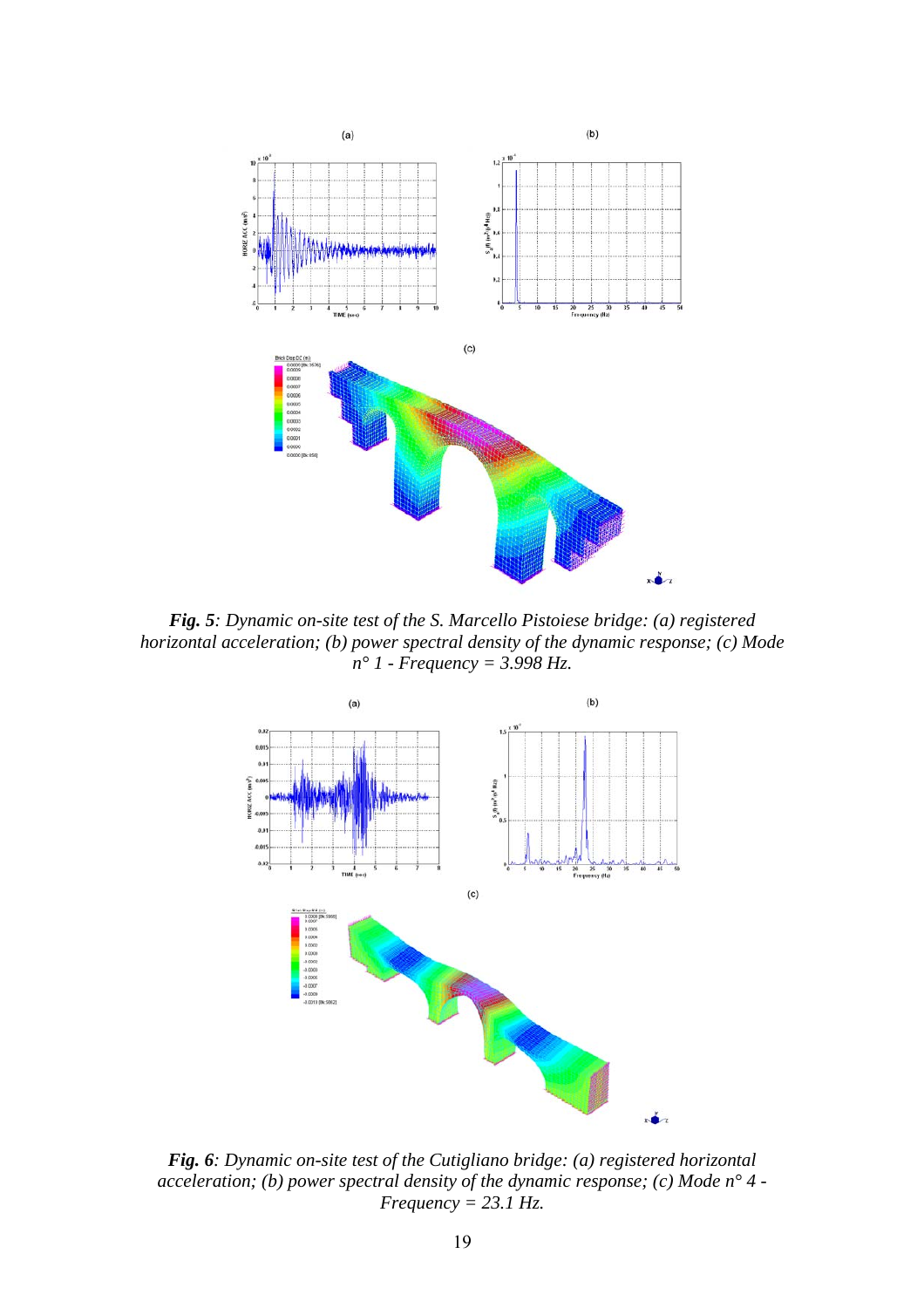

*Fig. 7: Pushover curves for the S. Marcello Pistoiese Bridge: (a) influence of the compressive strength*  $f_c$  *; (b) influence of the tensile strength*  $f_t$ *.*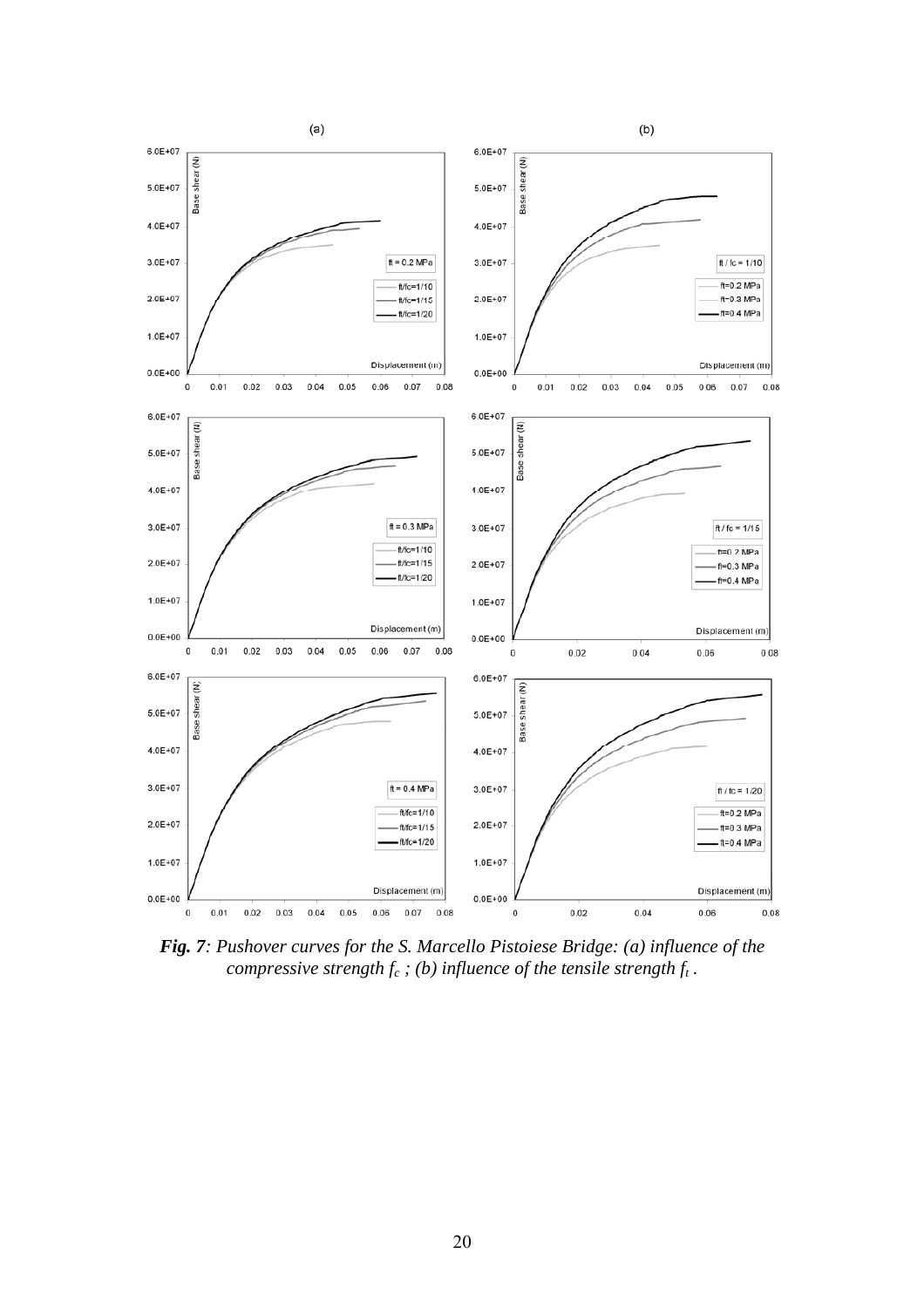

*Fig. 8: Pushover curves for the S. Marcello Pistoiese Bridge making reference to the top of the structure displacement (TOP), the centre of mass displacement (CM) and the virtual energy equivalent displacement (EN).* 



*Fig. 9: Comparison between the safety factors*  $d<sub>u</sub>/d<sub>p</sub>$  *determined considering the top displacement (TOP), the centre of mass displacement (CM), the virtual energy equivalent displacement (EN) and the N2 displacement (N2).*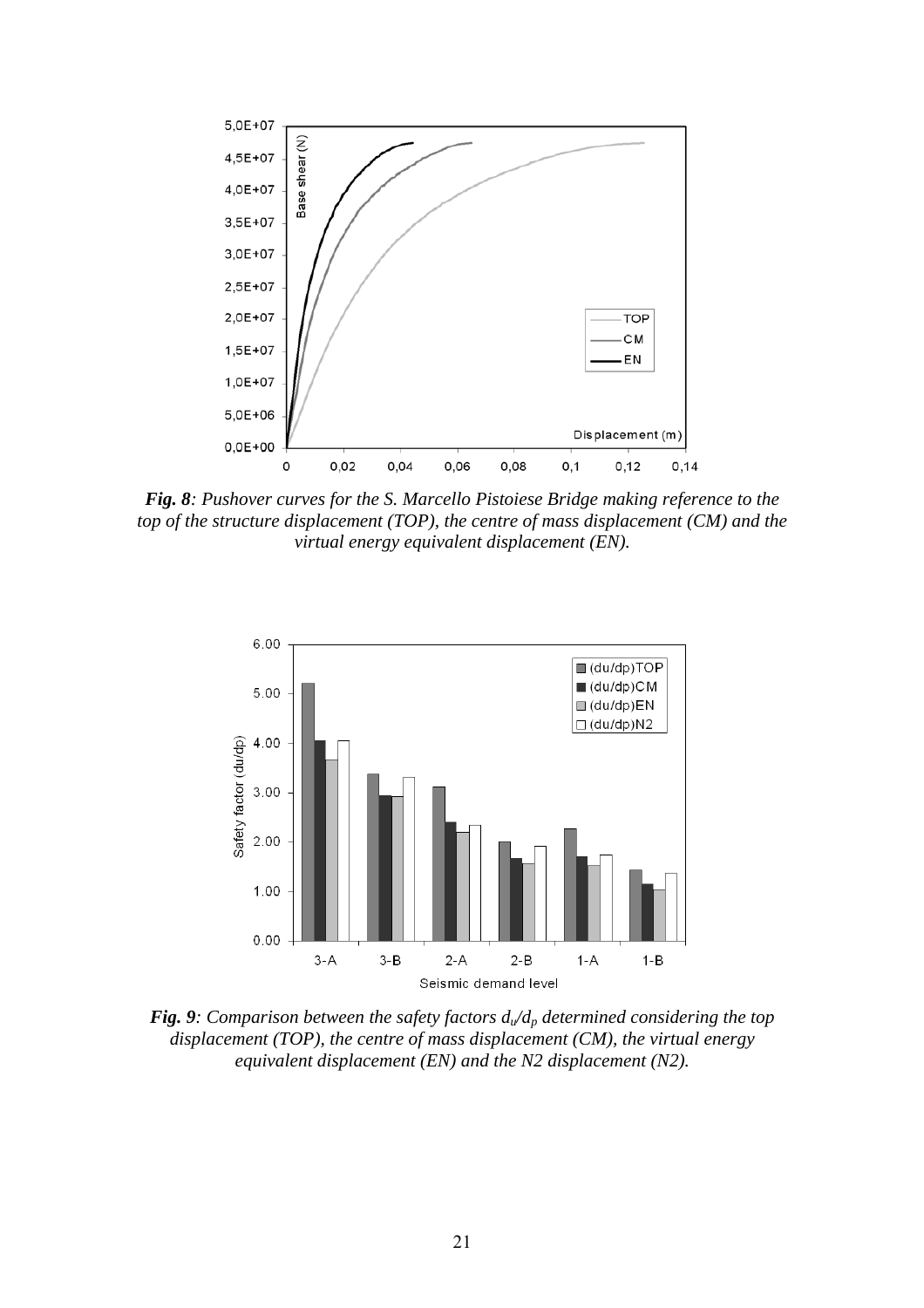

*Fig. 10: Cutigliano Bridge performance points for different seismic levels and ground types (f<sub>t</sub>* = 0.3 MPa,  $f_{t}/f_{c} = 1/15$ ).



*Fig. 11: S. Marcello Pistoiese Bridge performance points for different seismic levels*  and ground types  $(f_t = 0.3 \text{ MPa}$ ,  $f_t/f_c = 1/15$ ).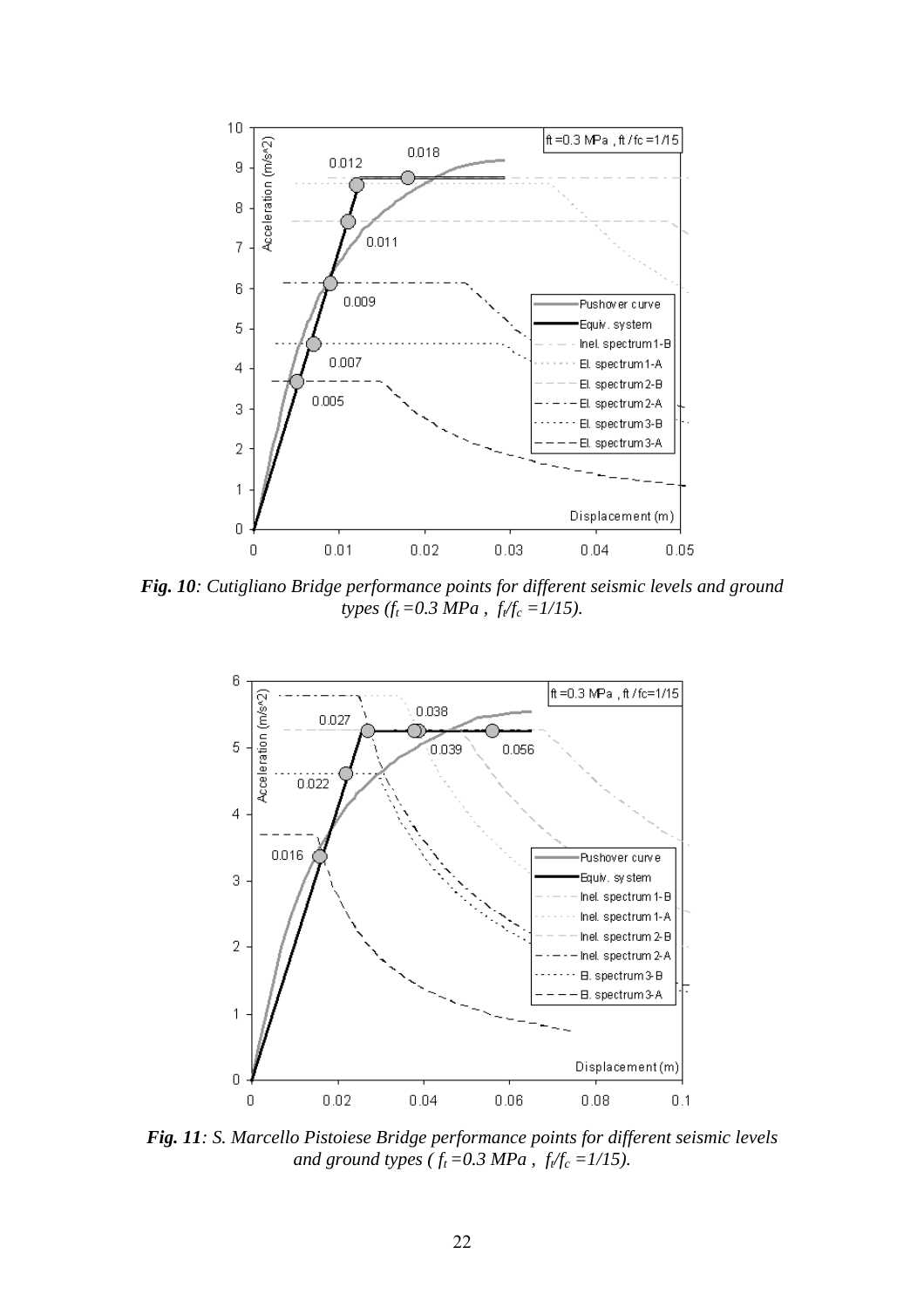

*Fig. 12: Ratios between the needed and the maximum available displacement*  $d_u/d_p$  *for different masonry properties of the S. Marcello Pistoiese bridge: (a) 3rd category seismic zone, ground type A vs. ground type B; (b) 2nd category seismic zone, ground type A vs. ground type B; (c) 1st category seismic zone, ground type A vs. ground type B.*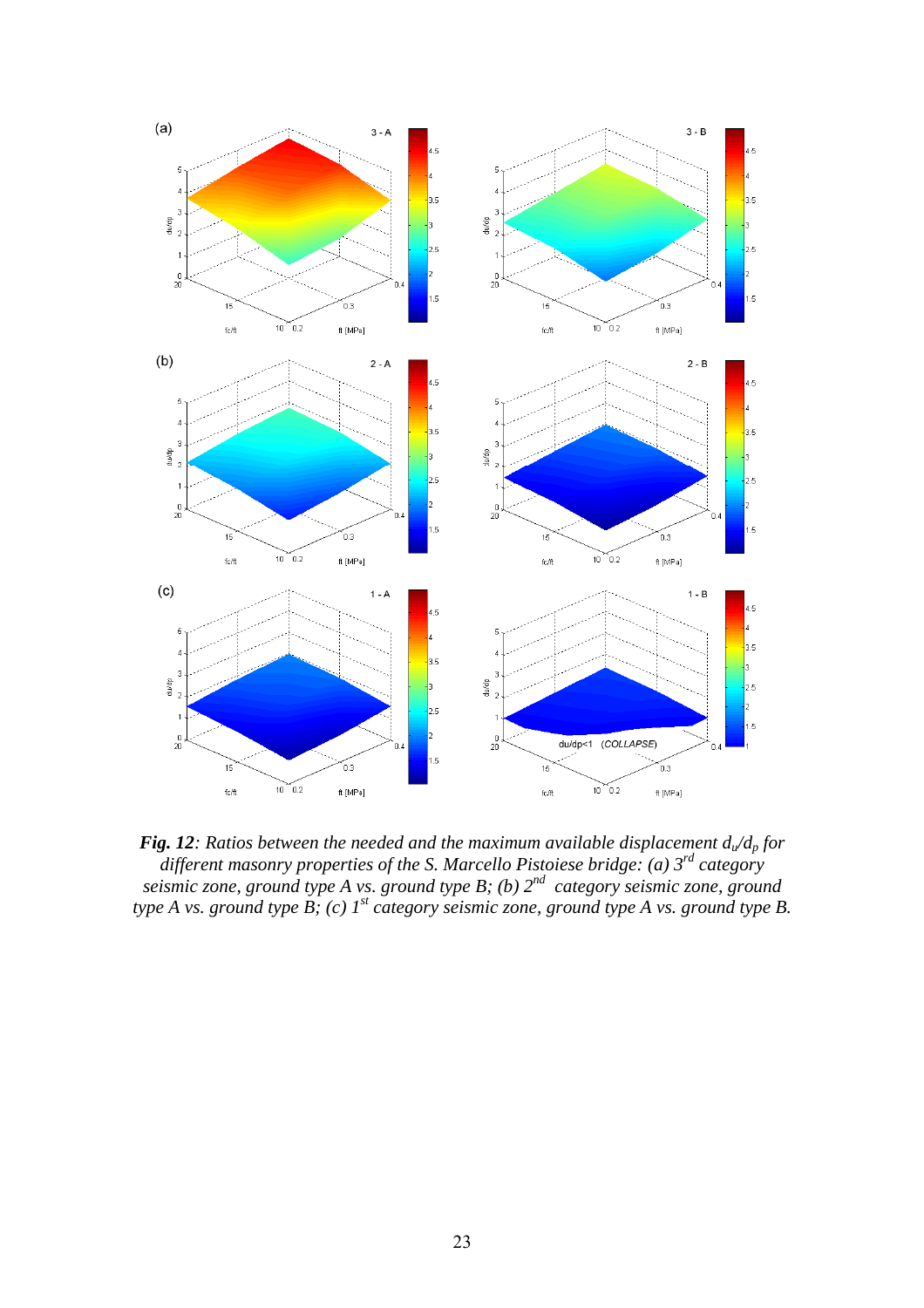| S. MARCELLO PISTOIESE BRIDGE     |                       |                   |  |  |  |  |
|----------------------------------|-----------------------|-------------------|--|--|--|--|
| Total length                     | $72.5 \text{ m}$      |                   |  |  |  |  |
| Width                            | 5.80 m                |                   |  |  |  |  |
| Height over the mean water level |                       | $23.25 \text{ m}$ |  |  |  |  |
| Parapets height                  |                       | $1.00 \text{ m}$  |  |  |  |  |
| Arches number                    |                       | 3                 |  |  |  |  |
|                                  | <b>PIERS</b>          |                   |  |  |  |  |
| Width                            |                       | 5.80 m            |  |  |  |  |
| Length                           |                       | $7.20 \text{ m}$  |  |  |  |  |
| Height                           |                       | 10.0 <sub>m</sub> |  |  |  |  |
|                                  | <b>MAIN ARCH</b>      |                   |  |  |  |  |
| Span                             |                       | 21.5 m            |  |  |  |  |
| Rise at midspan                  |                       | $10.75 \text{ m}$ |  |  |  |  |
| Brick vault thickness            | At the springing      | $2.20 \text{ m}$  |  |  |  |  |
|                                  | At the key            | 0.90 <sub>m</sub> |  |  |  |  |
| Stone cornice thickness          |                       | 0.30 <sub>m</sub> |  |  |  |  |
| Total arch thickness             | At the springing      | $2.50 \text{ m}$  |  |  |  |  |
|                                  | At the key            | $1.20 \text{ m}$  |  |  |  |  |
| Depth of the fill at the crown   |                       | 1.30 <sub>m</sub> |  |  |  |  |
|                                  | <b>LATERAL ARCHES</b> |                   |  |  |  |  |
| Span                             |                       | $8.00 \text{ m}$  |  |  |  |  |
| Rise at midspan                  |                       | $4.00 \text{ m}$  |  |  |  |  |
| <b>Brick vault thickness</b>     | $0.40 \;{\rm m}$      |                   |  |  |  |  |
| Stone cornice thickness          | $0.20 \text{ m}$      |                   |  |  |  |  |
| Total arch thickness             | $0.60 \text{ m}$      |                   |  |  |  |  |
| Depth of the fill at the crown   | $1.90 \text{ m}$      |                   |  |  |  |  |

## **Tables captions**

*Tab. 1: Geometrical data of the S. Marcello Pistoiese Bridge.* 

*Tab. 2: Geometrical data of the Cutigliano Bridge.* 

| CUTIGLIANO BRIDGE                                  |                   |                   |  |  |  |  |  |
|----------------------------------------------------|-------------------|-------------------|--|--|--|--|--|
| Total length                                       | $82.5 \text{ m}$  |                   |  |  |  |  |  |
| Width                                              |                   | $7.40 \text{ m}$  |  |  |  |  |  |
| Height over the mean water level                   |                   | 16 m              |  |  |  |  |  |
| Deck gradient                                      |                   | 5%                |  |  |  |  |  |
| Arches number                                      |                   | 3                 |  |  |  |  |  |
|                                                    | PIERS             |                   |  |  |  |  |  |
| Width                                              |                   | $3.50 \text{ m}$  |  |  |  |  |  |
| Length                                             |                   | 7.00 <sub>m</sub> |  |  |  |  |  |
|                                                    | Upper pier        | $3.50 \text{ m}$  |  |  |  |  |  |
| Height                                             | Lower pier        | $2.50 \text{ m}$  |  |  |  |  |  |
| DOSSERETS ABOVE THE PIERS                          |                   |                   |  |  |  |  |  |
| Width                                              |                   | $3.50 \text{ m}$  |  |  |  |  |  |
| Length                                             | 7.00 <sub>m</sub> |                   |  |  |  |  |  |
| Height                                             | 1.50 <sub>m</sub> |                   |  |  |  |  |  |
|                                                    | STRUCTURAL ARCHES |                   |  |  |  |  |  |
| Span                                               |                   | $16.50 \text{ m}$ |  |  |  |  |  |
| Rise at midspan                                    |                   | $8.25 \text{ m}$  |  |  |  |  |  |
| Concrete vault                                     | 1.00 <sub>m</sub> |                   |  |  |  |  |  |
| thickness<br>$0.70 \text{ m}$<br>At the key        |                   |                   |  |  |  |  |  |
| $0.65 \text{ m}$<br>Depth of the fill at the crown |                   |                   |  |  |  |  |  |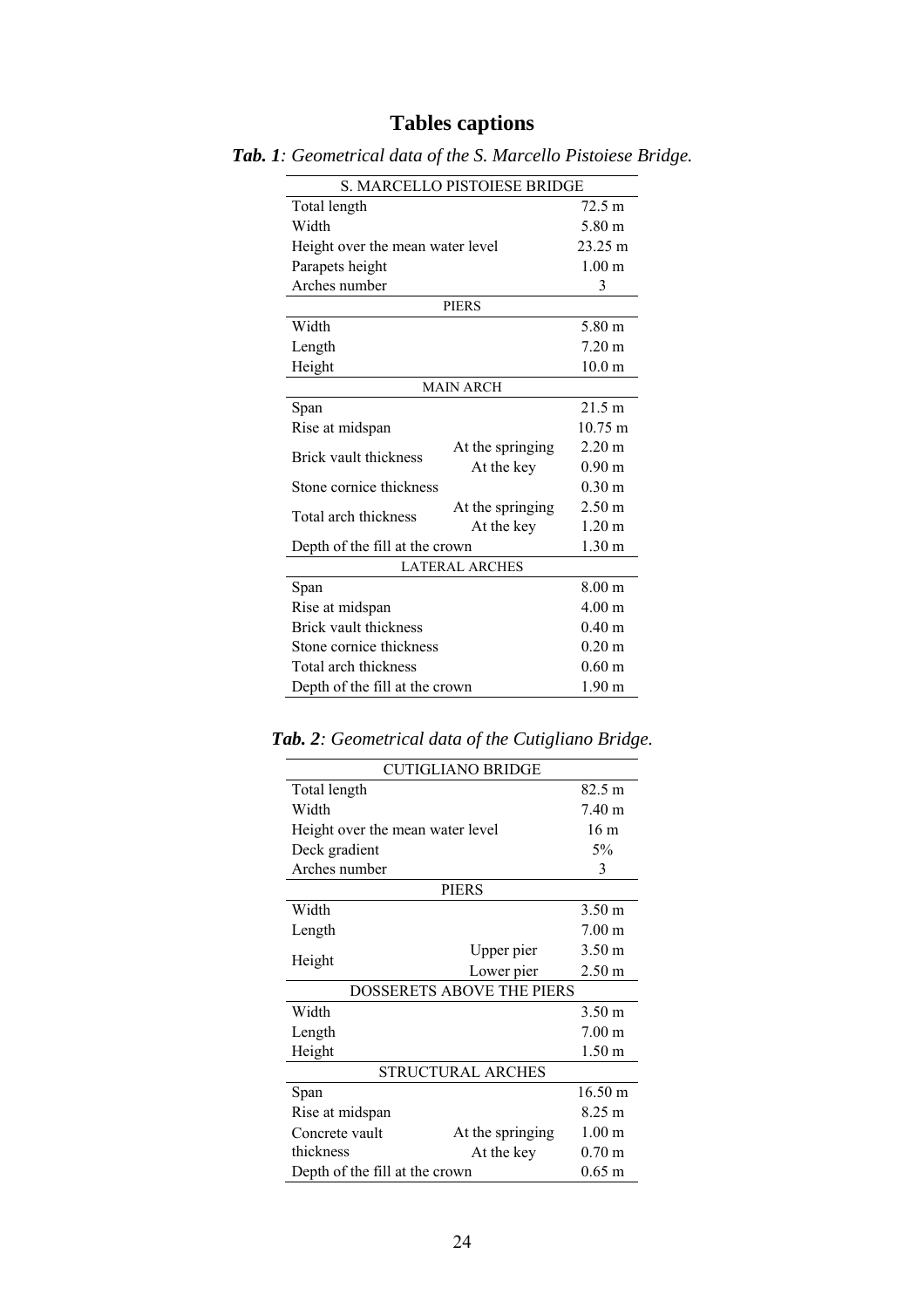| Mechanical characteristic | Specimen       | Test result |
|---------------------------|----------------|-------------|
|                           | C <sub>1</sub> | 100.3 MPa   |
|                           | C <sub>2</sub> | 52.0 MPa    |
| Compressive strength      | C <sub>3</sub> | 44.9 MPa    |
|                           | M1             | 86.0 MPa    |
| Elastic modulus           | M1             | 14528 MPa   |
|                           | B1             | 13.2 MPa    |
| Tensile strength          | B <sub>2</sub> | 15.6 MPa    |
|                           | B3             | 14.6 MPa    |

*Tab. 3: Laboratory tests results on stone specimens: compression test; compression test with elastic modulus evaluation; splitting test.* 

*Tab. 4: Structural parameters adopted in the numerical models of the bridges: material density (*γ)*, Young Modulus (E) and Poisson ratio (v).* 

| <b>Bridge</b>            | Material                                                                         | γ          | E     | $\mathbf v$ |
|--------------------------|----------------------------------------------------------------------------------|------------|-------|-------------|
|                          |                                                                                  | $(kg/m^3)$ | (MPa) | $(-)$       |
|                          | Masonry of stone and lime mortar<br>(piers, spandrel walls, abutments, parapets) | 2200       | 5000  | 0.2         |
| S. MARCELLO<br>PISTOIESE | Masonry of stone and concrete mortar<br>(arch cornice)                           | 2200       | 6000  | 0.2         |
|                          | Masonry of bricks and concrete mortar<br>( <i>vaults</i> )                       | 1800       | 5000  | 0.2         |
|                          | Backfill                                                                         | 1800       | 500   | 0.2         |
|                          | Masonry of stone and lime mortar<br>(piers, spandrel walls, abutments, parapets) | 2200       | 5000  | 0.2         |
| CUTIGLIANO               | Concrete<br><i>(dosserets and vaults)</i>                                        | 2400       | 12000 | 0.2         |
|                          | Backfill                                                                         | 1800       | 500   | 0.2         |

*Tab. 5: Drucker-Prager's parameters* φ *and c for stone masonry corresponding to the considered values of the uniaxial tensile strength*  $f_t$  *and the compressive strength*  $f_c$  *of the homogenized continuum* [24]*.* 

| Tensile  |            | Strengths Compressive Friction Cohesion |                |                       |
|----------|------------|-----------------------------------------|----------------|-----------------------|
| strength | ratio      | strength                                | angle          |                       |
|          |            |                                         |                |                       |
| $f_t$    | $f_{\ell}$ | $f_c$                                   | φ              | $\mathcal{C}_{0}^{2}$ |
| (MPa)    | $(-)$      | (MPa)                                   | $(\text{deg})$ | (MPa)                 |
|          | 1/10       | 2                                       | $55^{\circ}$   | 0.32                  |
| 0.2      | 1/15       | 3                                       | $61^{\circ}$   | 0.39                  |
|          | 1/20       | 4                                       | $65^{\circ}$   | 0.45                  |
|          | 1/10       | 3                                       | $55^{\circ}$   | 0.47                  |
| 0.3      | 1/15       | 4.5                                     | $61^{\circ}$   | 0.58                  |
|          | 1/20       | 6                                       | $65^\circ$     | 0.67                  |
| 0.4      | 1/10       | 4                                       | $55^{\circ}$   | 0.63                  |
|          | 1/15       | 6                                       | $61^{\circ}$   | 0.77                  |
|          | 1/20       | 8                                       | $65^{\circ}$   | 0.89                  |